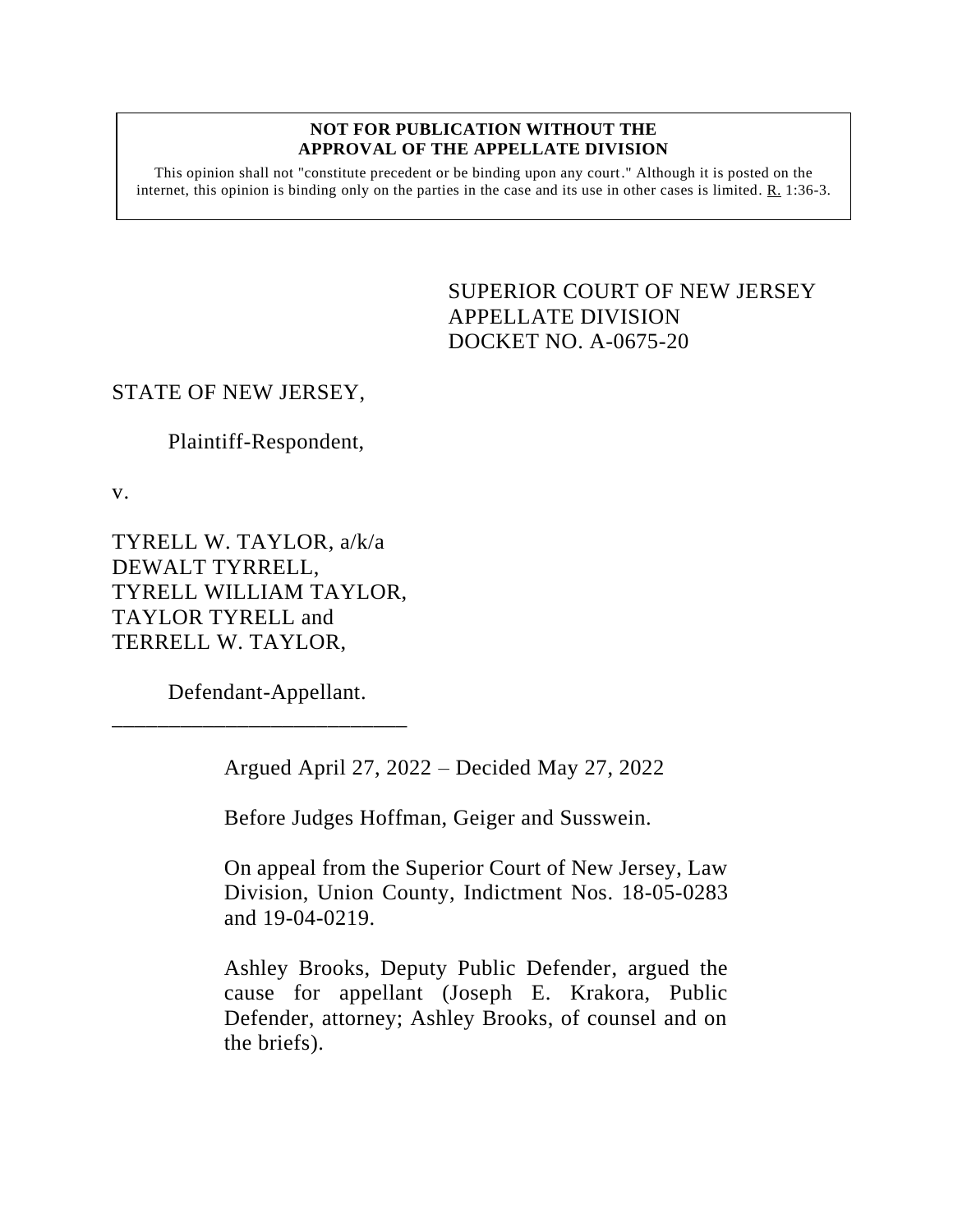Valeria Dominguez, Deputy Attorney General, argued the cause for respondent (Matthew J. Platkin, Acting Attorney General, attorney; Valeria Dominguez, of counsel and on the briefs).

#### PER CURIAM

Defendant appeals from his jury trial conviction for third-degree certain persons not to have a weapon, N.J.S.A.  $2C:39-7(b)(2)$ . Following the guilty verdict, defendant pled guilty to possession of a controlled dangerous substance (CDS), N.J.S.A. 2C:35-10(a)(1). At trial, defendant agreed to stipulate that he had a prior disorderly persons conviction involving domestic violence, thus making him a "certain persons" for purposes of N.J.S.A. 2C:39-7(b)(2). He now contends for the first time on appeal that the stipulation was invalid because the court did not personally address him in a colloquy akin to a guilty plea hearing. Defendant asks us, in essence, to announce a new rule of procedure that would require a trial court to question a defendant personally to establish that he or she knowingly and voluntarily waived the right to require the State to prove the prior-conviction element of the certain persons offense. Defendant also contends for the first time on appeal that the judge erred by failing to issue curative instructions sua sponte when two witnesses mentioned that defendant had been taken into custody for "another matter." He also contends the fiveyear prison sentence he received is excessive and that we must remand for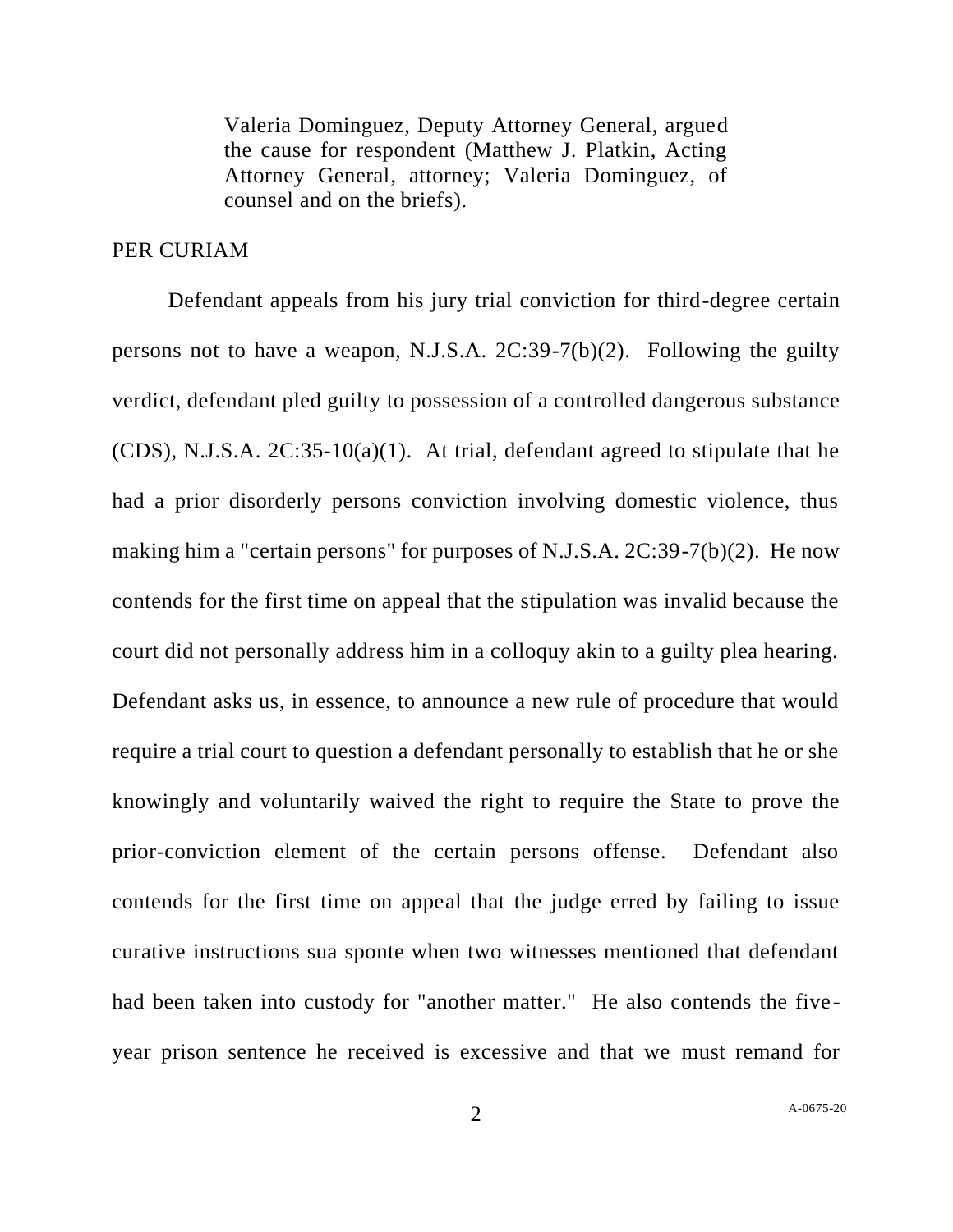resentencing because the new youth mitigating factor, N.J.S.A. 2C:44-1(b)(14), applies retroactively. After carefully reviewing the record in light of the arguments of the parties and the applicable principles of law, we affirm the convictions and sentence.

I.

In May 2018, a grand jury returned an indictment charging defendant with third-degree certain persons not to have weapons, N.J.S.A. 2C:39-7(b)(2). In April 2019, a grand jury returned a separate indictment charging defendant with third-degree possession of CDS (cocaine), N.J.S.A. 35-10(a)(1).

Between March 10 and 12, 2020, defendant was tried before a jury on the weapons charge. On March 12, 2020, the jury found defendant guilty of thirddegree certain persons not to have a weapon. Thereafter on June 25, 2020, defendant pled guilty to third-degree possession of CDS.

On September 3, 2020, the trial court sentenced defendant on the certain persons conviction to a five-year term of imprisonment—the maximum sentence that can be imposed on conviction of a third-degree crime. N.J.S.A. 2C:43-  $6(a)(3)$ . As required by the Graves Act, N.J.S.A. 2C:43- $6(c)$ , the court imposed

<sup>&</sup>lt;sup>1</sup> The Graves Act is named for Senator Francis X. Graves, Jr., who sponsored legislation in the 1980s mandating imprisonment and parole ineligibility terms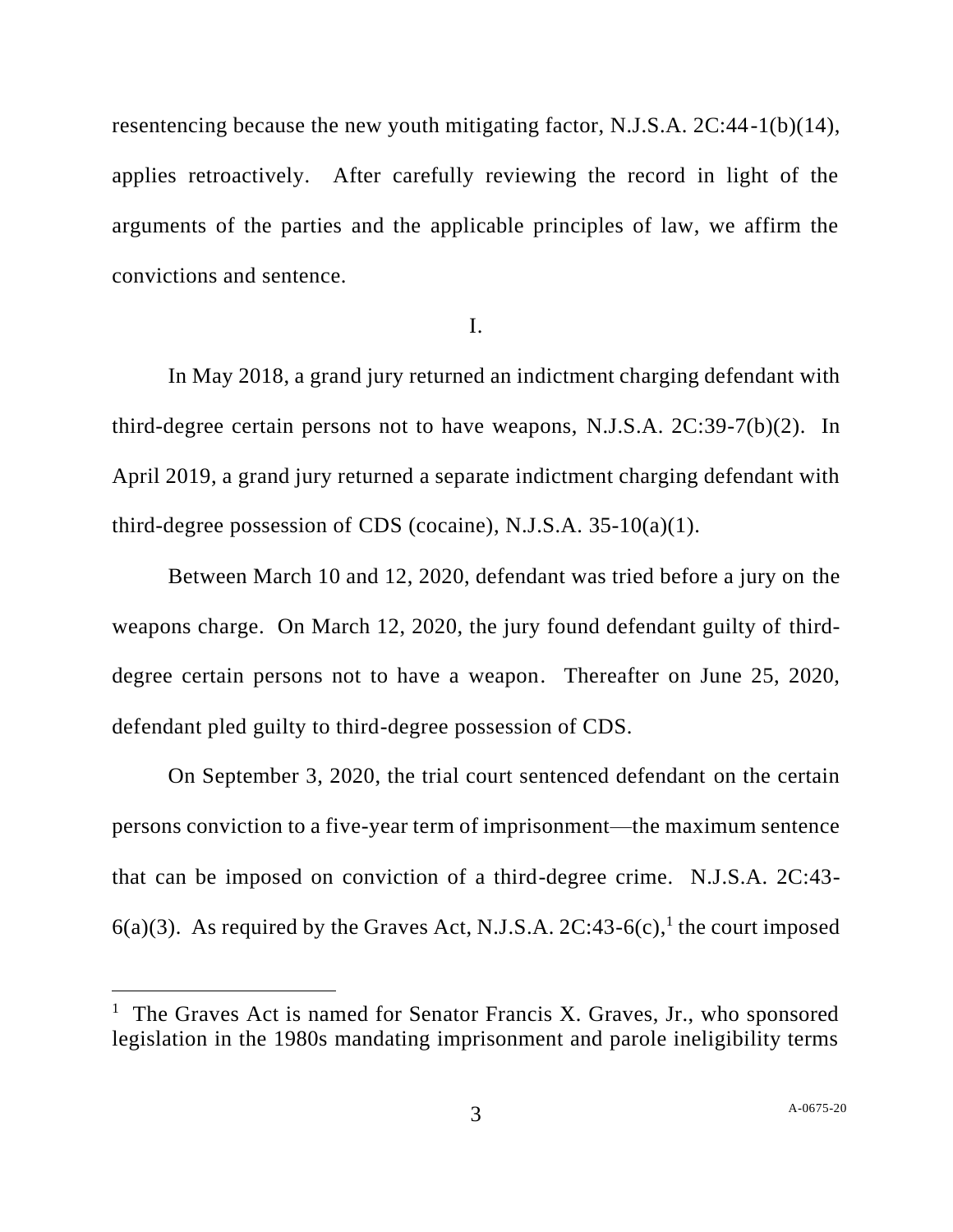a forty-two month term of parole ineligibility. On the cocaine conviction, the trial court sentenced defendant in accordance with the plea agreement to a term of five years to run concurrently to the certain-persons sentence.

The following facts were elicited at the trial. On January 25, 2018, officers from the Elizabeth Police Department Narcotics Unit executed a search warrant<sup>2</sup> for an apartment located in a building on Third Street in Elizabeth. When the officers arrived to execute the warrant, they observed a man, later identified as defendant, exit the front door of the Third Street building. Officers followed defendant to a Bond Street address approximately a block and a half from the Third Street building. The police observed defendant meet with "a male that [the officers] kn[e]w from the community." The two men went into the house on Bond Street. Shortly after exiting the house, defendant "was taken into custody for another matter."

for persons who committed certain offenses while armed with a firearm. The term now refers to all gun crimes that carry a mandatory minimum term of imprisonment.

<sup>&</sup>lt;sup>2</sup> The record shows that police obtained a search warrant because they believed defendant was involved in drug activity. The parties stipulated that the search was lawful and that the jury would not be told that a search warrant had been issued.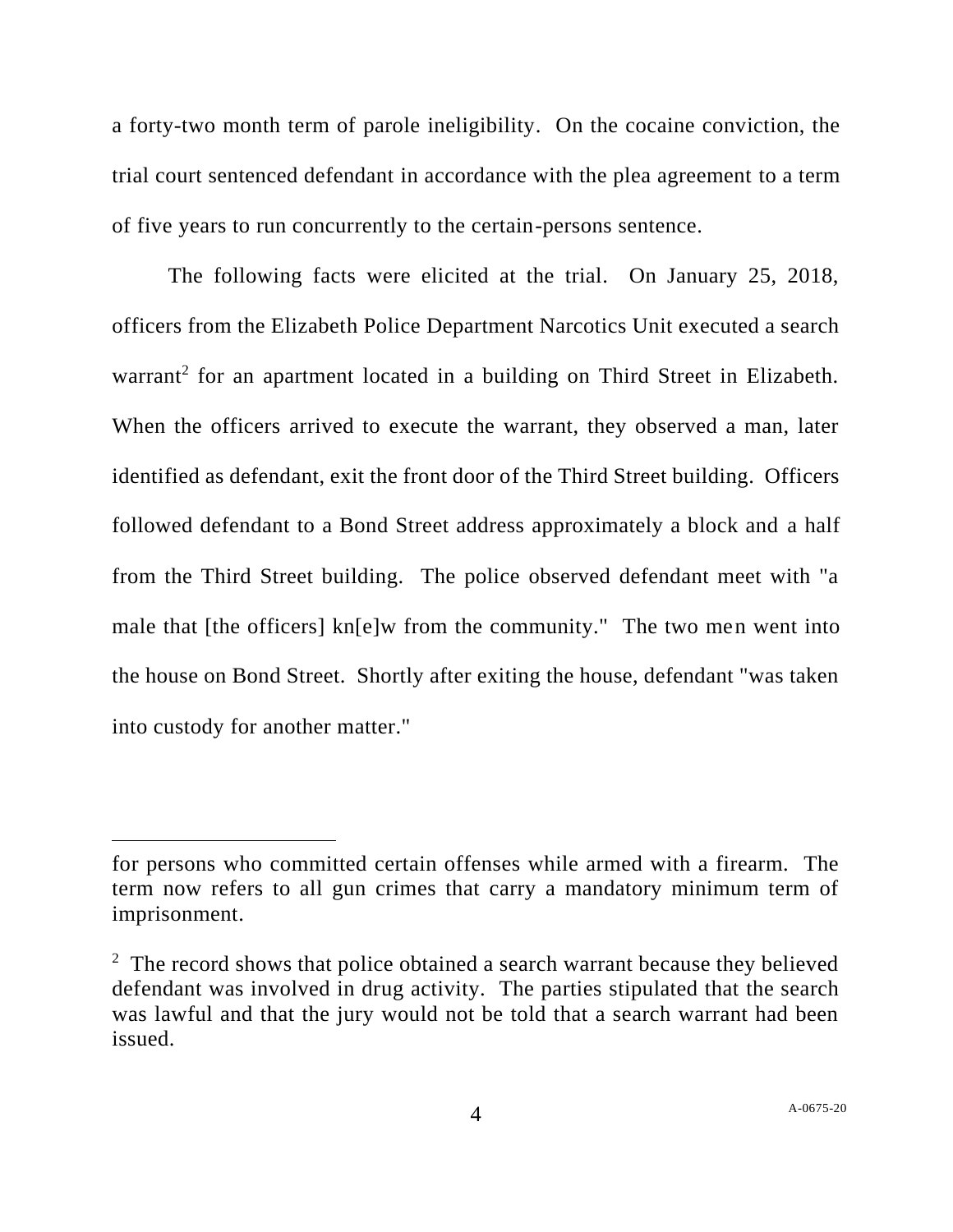The officers then returned to the building on Third Street and proceeded to defendant's apartment. Officers knocked and announced their presence. Michelle Ameris, defendant's sister, answered the door. The officer disclosed "the nature of the investigation" to Ameris and then entered the apartment. Four children were also present in the apartment. The record indicates that defendant resided in the apartment with his three sisters, his mother, and his brother.

The apartment contained three bedrooms. Ameris informed police that defendant resided alone in the first bedroom on the left. Prior to conducting a search of the apartment, Elizabeth Police Department Detective Athanasios Mikros took photographs of the apartment.

Detective Mikros searched the first bedroom to the left, defendant's bedroom, and recovered a Nike bag on top of a dresser. The detective found a handgun in the bag. Upon finding the handgun, Detective Mikros called for Officer Joseph Anthony Pevonis, a firearm instructor for the Elizabeth Police Department. Officer Pevonis "put gloves on . . .[,] removed the handgun from the bag[,]  $\ldots$  [and] made the gun safe." The handgun was loaded with one bullet and the accompanying magazine contained nine bullets. The handgun was operable.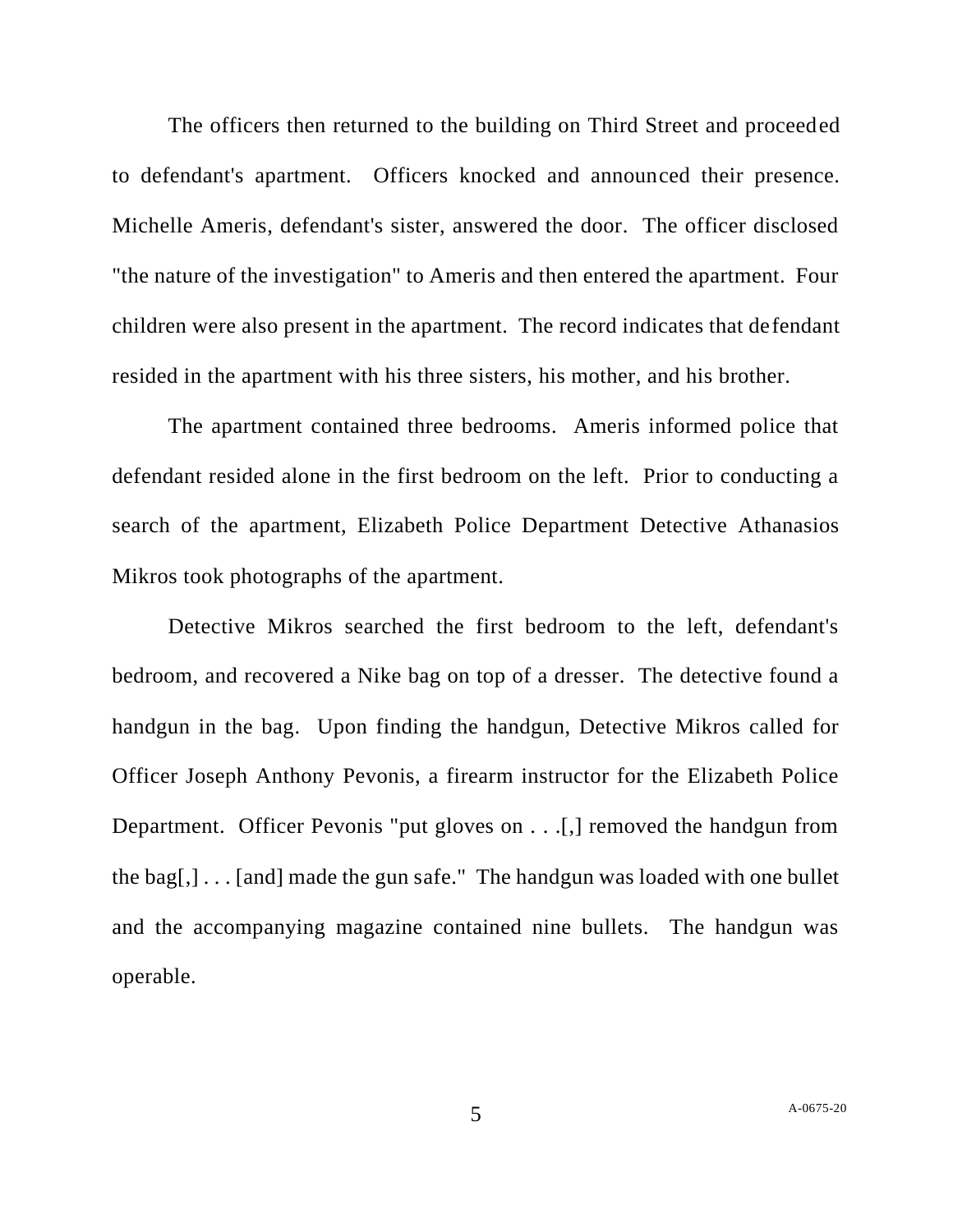While searching the bedroom in which the handgun was discovered, Detective Mikros also found mail addressed to defendant. The mail was located on the same dresser where the Nike bag containing the handgun was found. Detective Mikros also noticed that the bedroom contained only men's clothing, not women's or children's clothing.

Amanda Margolis of the Union County Prosecutor's Office's Forensic Laboratory testified as to DNA test results from the handgun. Margolis opined that the results from the DNA found on the grip, side, and frame of the gun indicated that three individuals had contributed to that DNA mixture. She testified that the test result provided very strong support for the conclusion that defendant was a major contributor. Margolis also testified that defendant was excluded as a possible contributor to the DNA profile of the sample taken from the trigger on the handgun. Regarding the magazine, Margolis was unable to reach any conclusions on the profile because the "results were too limited."

Sheryl Dewalt, defendant's mother, testified as a defense witness. She stated that Guy Ameris, her other son, sometimes stayed in defendant's room on weekends. Dewalt also testified that "everybody" had access to defendant's room and that "[f]rom time to time[,] [defendant] would have company."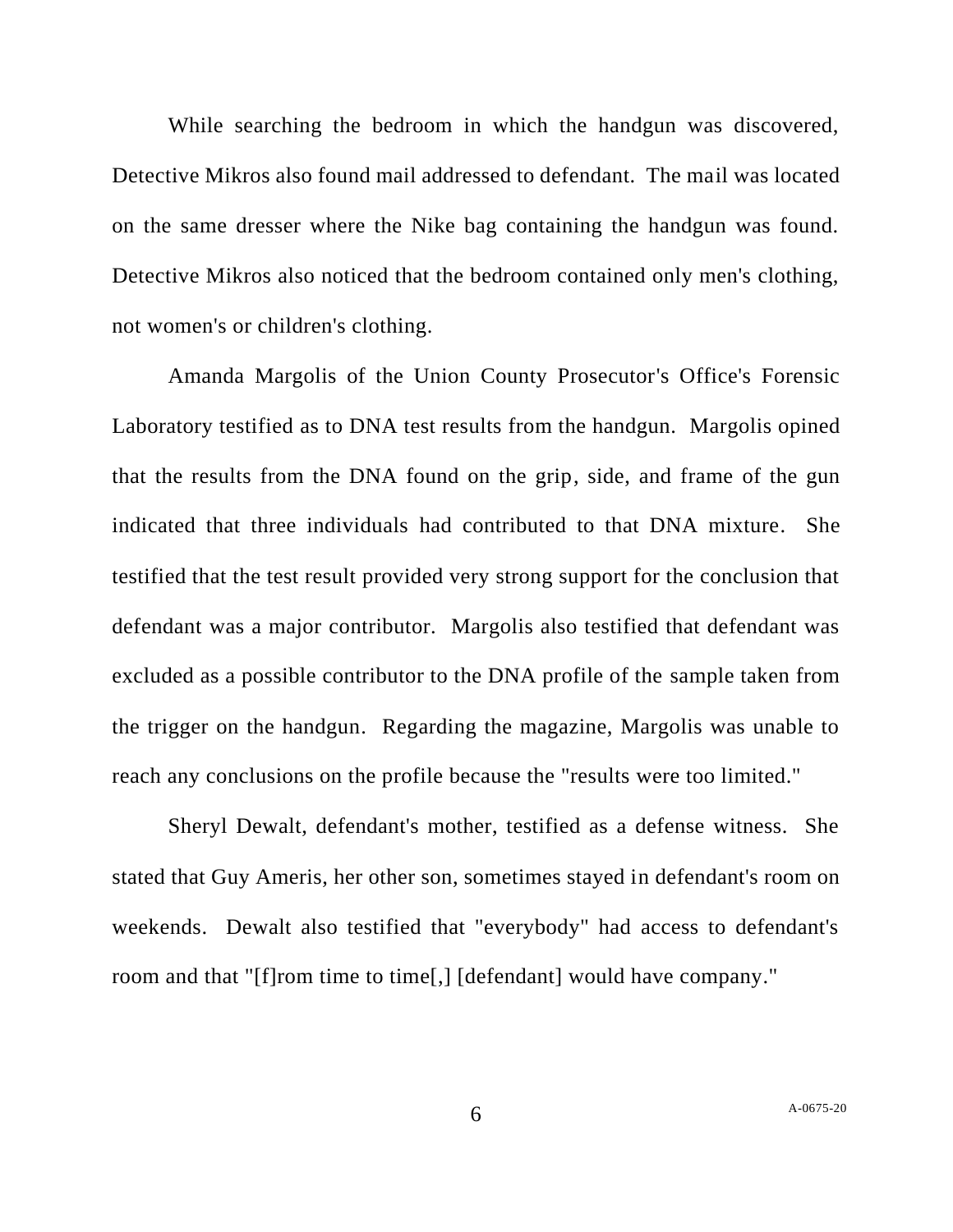The State recalled Margolis as a rebuttal witness. She opined that it was

significantly more likely that defendant was the contributor of the DNA sample

obtained from the handgun than his siblings or parents.

Defendant raises the following contentions for our consideration:

## POINT I

A DEFENDANT WHO STIPULATES THAT HE HAS BEEN PREVIOUSLY CONVICTED OF A PREDICATE OFFENSE AS DEFINED BY N.J.S.A. 2C:39-7(b)(2) WAIVES THE CONSITUTIONAL RIGHT TO HAVE EVERY ELEMENT OF EVERY CHARGE AGAINST HIM PROVEN BEYOND A REASONABLE DOUBT AND THE RIGHT NOT TO INCRIMINATE HIMSELF. BECAUSE SUCH A WAIVER MUST BE KNOWING AND VOLUNTARY AND THERE IS NO INDICATION THAT IT WAS, [DEFENDANT] WAS DEPRIVED OF DUE PROCESS, NECESSITATING REVERSAL OF THE CERTAIN-PERSONS CHARGE. (Not Raised Below)

# POINT II

THE ADMISSION OF EVIDENCE THAT [DEFENDANT] HAD BEEN ARRESTED FOR A SEPARATE MATTER PRIOR TO THE SEARCH OF THE APARTMENT AND THE COURT'S FAILURE TO ISSUE A CURATIVE INSTRUCTION REQUIRES REVERSAL. (Not Raised Below)

## POINT III

RESENTENCING IS REQUIRED BECAUSE THE COURT MISTAKENLY BELIEVED IT HAD TO IMPOSE A FIVE-YEAR TERM ON THE CERTAIN-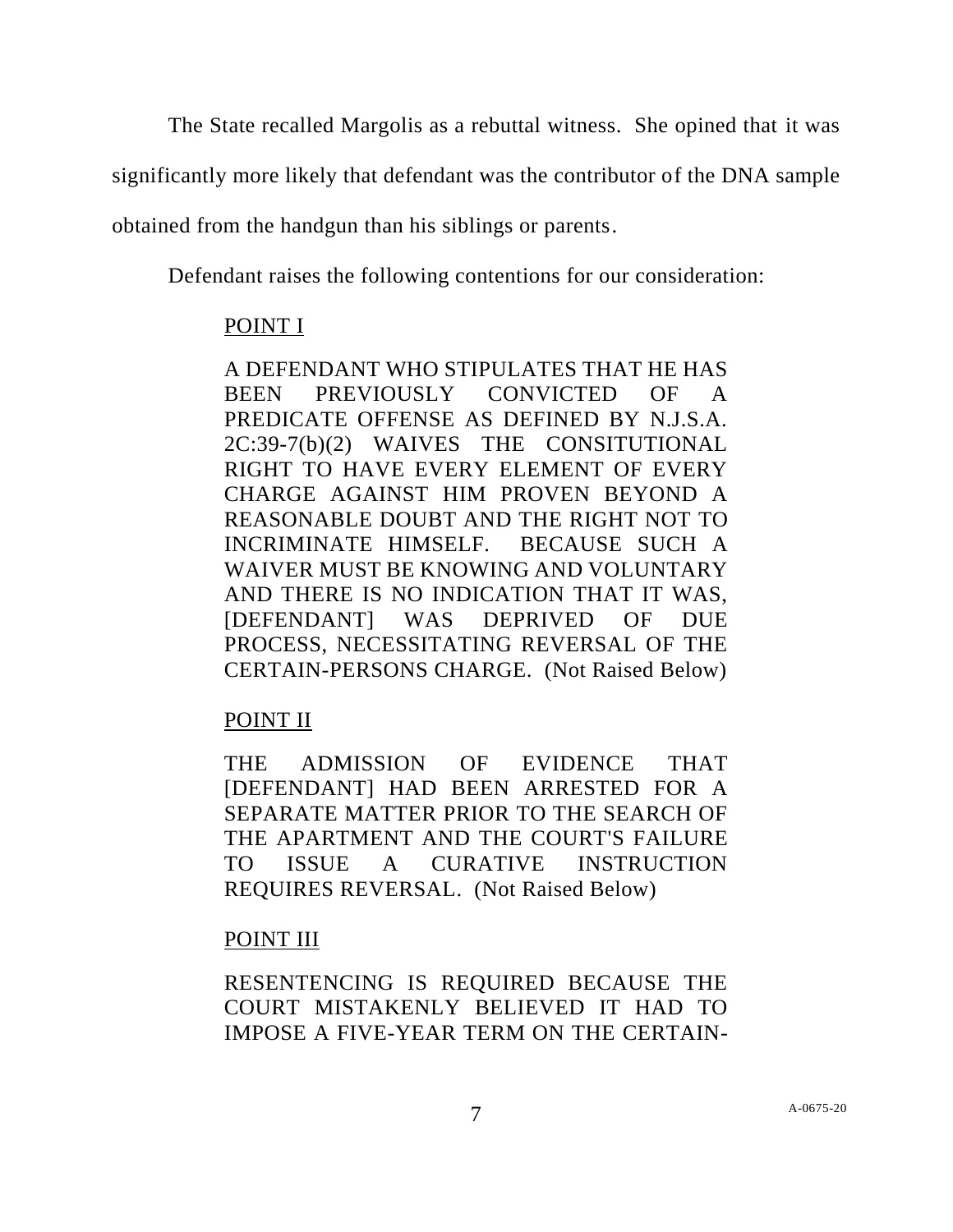PERSONS OFFENSE, WHICH WAS THE MAXIMUM SENTENCE AND EXCESSIVE.

## POINT IV

[DEFENDANT] SHOULD BE RESENTENCED BECAUSE MITIGATING FACTOR FOURTEEN SHOULD BE ACCORDED PIPELINE RETROACTIVITY. U.S. CONST. AMENDS. VIII, XIV; N.J. CONST. ART. I, PARAS. 1, 12. (Not Raised Below)

- A. THE PLAIN LANGUAGE OF THE STATUTE— THAT IT "SHALL TAKE EFFECT IMMEDIATELY"—HAS SOME AMBIGUITY AND DOES NOT FORBID RETROACTIVE APPLICATION.
- B. THE LEGISLATIVE HISTORY—WHICH SHOWS A PURPOSE TO REQUIRE BROAD CONSIDERATION OF YOUTH IN SENTENCING—MILITATES IN FAVOR OF APPLYING THE MITIGATING FACTOR TO CASES ON DIRECT APPEAL.
- C. THE AMELIORATIVE PURPOSE OF THE MITIGATING FACTOR CREATES A STRONG PRESUMPTION THAT THE LEGISLATURE WOULD HAVE INTENDED FOR APPLICATION TO CASES ON DIRECT APPEAL.
- D. NO MANIFEST INJUSTICE WOULD RESULT FROM APPLYING THE MITIGATING FACTOR TO CASES PENDING ON DIRECT APPEAL.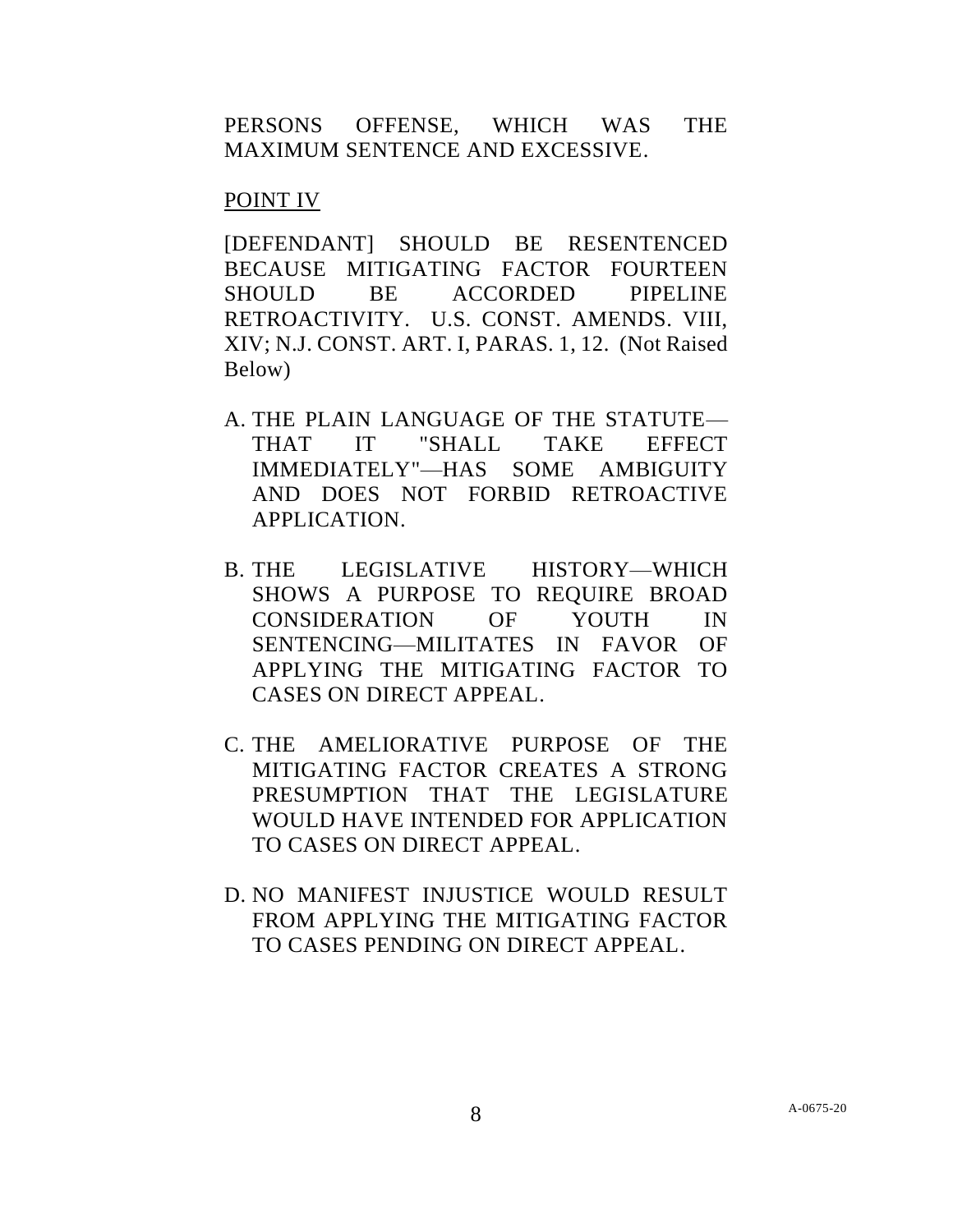We first address defendant's contention, raised for the first time on appeal, that his due process rights were violated because the trial court did not personally engage him in a colloquy to determine whether he knowingly and voluntarily agreed to the stipulation that he had previously been convicted of a predicate offense.<sup>3</sup> In practical effect, defendant asks us to adopt a new rule of procedure that would require a waiver colloquy similar in many respects to a guilty plea colloquy. We reject that argument and conclude that the process for accepting a stipulation described in State v. Bailey, 231 N.J. 474 (2018), is adequate to safeguard a defendant's due process rights.

 $3\,$  In this appeal, we limit the focus of our analysis to the procedure applicable to accepting a stipulation that the defendant was previously convicted of a predicate offense for the purposes of the certain persons offense, N.J.S.A. 2C:39-7. We do not address its application to any other crime. We note that, in other constitutional contexts, the United States and New Jersey Supreme Courts have recognized that proof of a defendant's prior criminal history is different from other facts that must be proved to a jury beyond a reasonable doubt under the Sixth Amendment. Cf. Apprendi v. New Jersey, 530 U.S. 466, 490 (2000) ("Other than the fact of a prior conviction, any fact that increases the penalty for a crime beyond the prescribed statutory maximum must be submitted to a jury, and proved beyond a reasonable doubt."); State v. Thomas, 188 N.J. 137, 142 (2006) (alteration in original) (quoting Apprendi, 530 U.S. at 490) (recognizing that "[o]ther than the fact of a prior conviction, any fact that increases the penalty for a crime beyond the prescribed statutory maximum must be submitted to a jury, and proved beyond a reasonable doubt").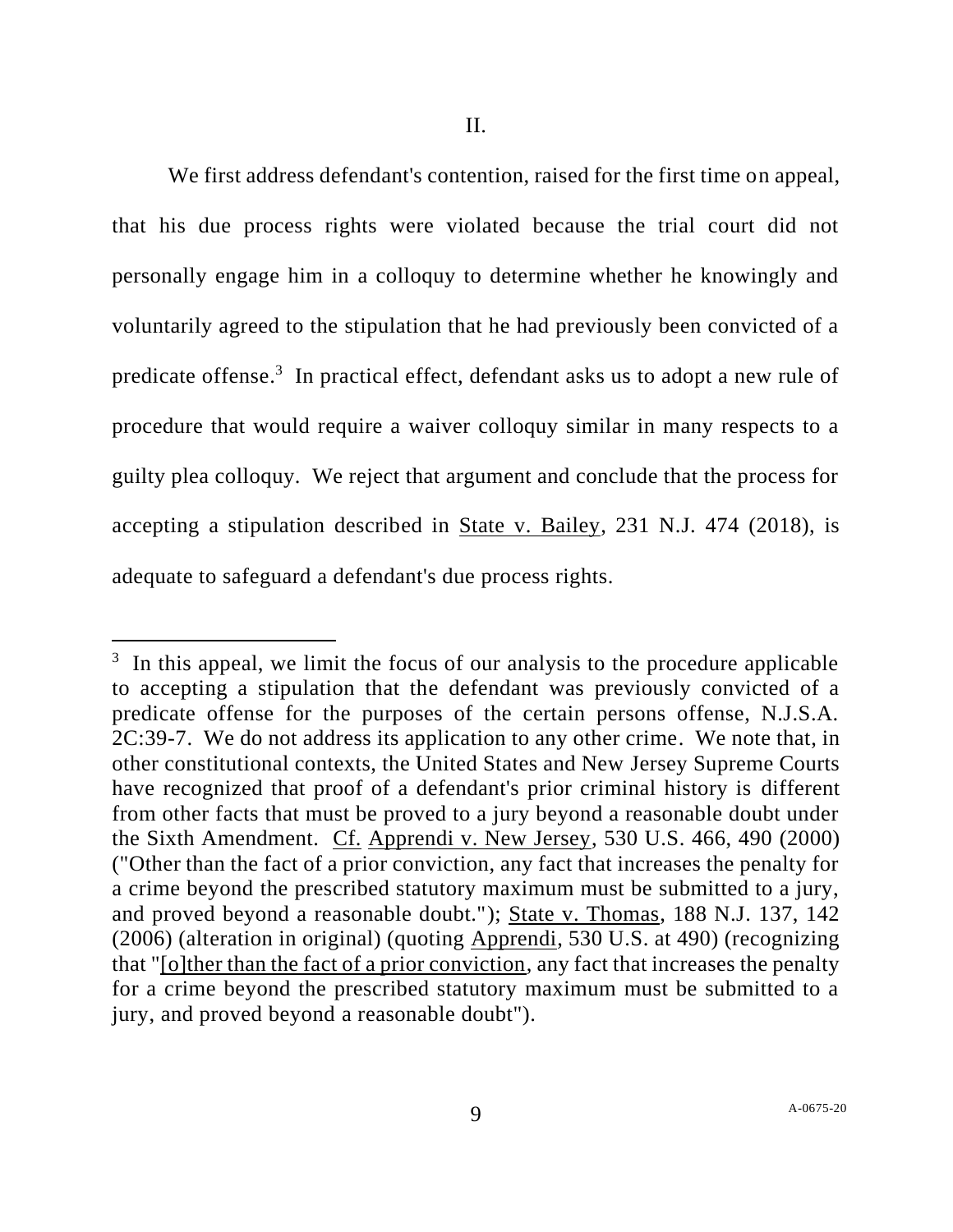In this instance, the parties agreed to two stipulations:

[T]he parties agree that on January 25th, 2018, members of the Elizabeth Police Department were lawfully present in and lawfully searched 230 3rd Street, . . . in the City of Elizabeth.

Ladies and gentlemen, the parties also agree that on June 26th, 2013, [defendant] was convicted of an offense that bars him from legally possessing a firearm.

Neither party at any time objected to the language of the stipulations. We

emphasize that to the contrary, the parties jointly presented these stipulations to

the court. The only request made to the trial judge was to switch the order of

the two stipulations so that the judge would first instruct the jury that defendant

was previously convicted of an offense that legally barred him from possessing

a firearm.

The trial judge provided the following preliminary instruction to the jury:

So let me tell you, ladies and gentlemen, a few things. The parties in this case . . . agree that on June 26, 2013, [defendant] was convicted of an offense that bars him from legally possessing a firearm.

The parties in this case also agree that on January 25th, 2018, members of the Elizabeth Police Department were lawfully present in and lawfully searched [an apartment on] 3rd Street, . . . in the City of Elizabeth.

Now, these agreed upon facts they're also known as stipulations. The parties have agreed to these facts. The jury should treat these facts as undisputed. That is,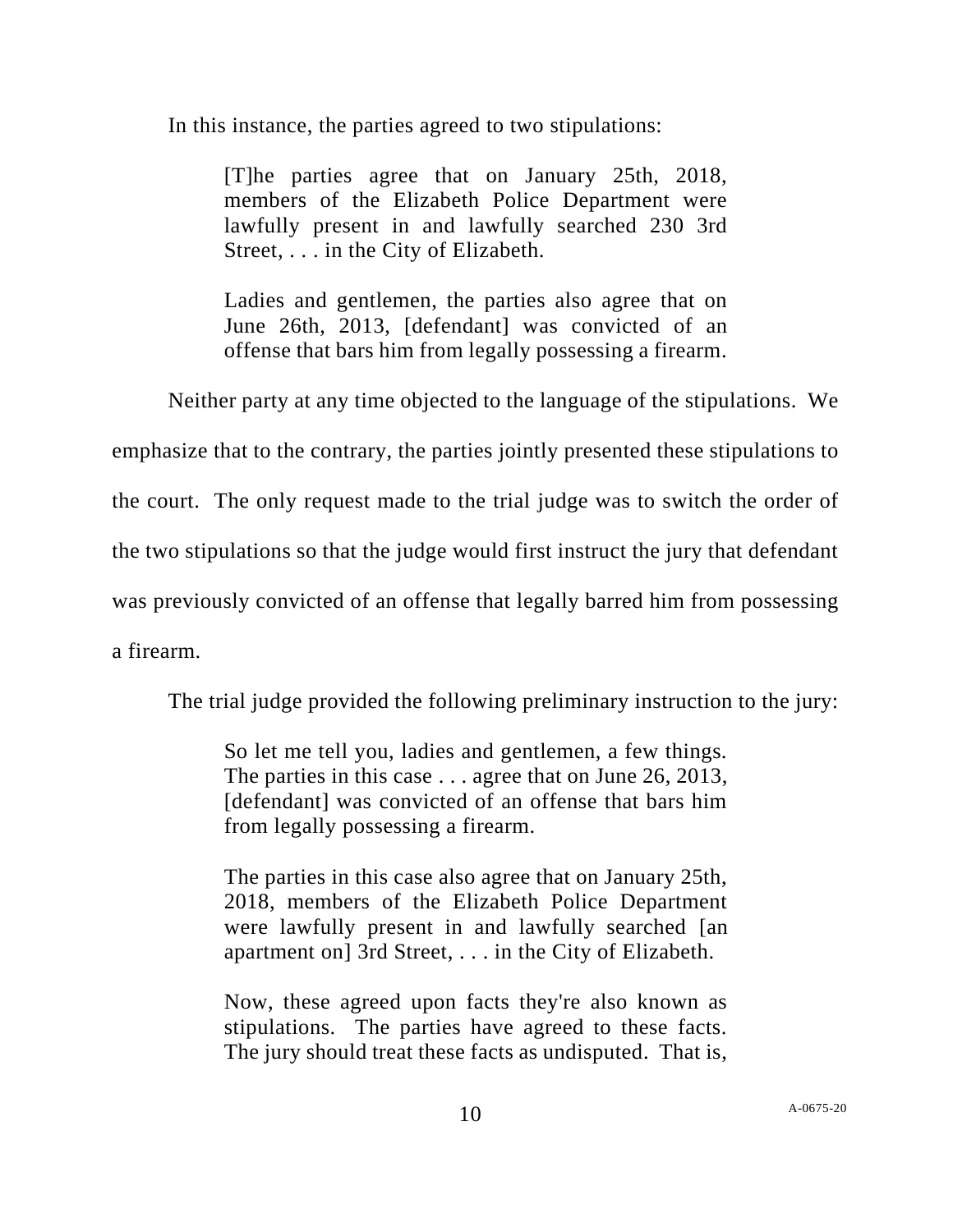the parties agree that these facts are true. As with all evidence, undisputed facts can be accepted or rejected by the jury in reaching a verdict.

Defendant did not object to the judge's preliminary instructions.

After summations, the trial judge provided final instructions to the jury.

The judge instructed the jury on the three elements of the certain persons

offense:

The first element the State must prove beyond a reasonable doubt is that Exhibit [sixty-nine] in evidence is a firearm.

. . . .

The second element the State must prove beyond a reasonable doubt is that the defendant knowingly purchased, owned, possessed or controlled the firearm.

. . . .

Now, the third element the State must prove beyond a reasonable doubt is that the defendant is a person who previously has been convicted of an offense barring him from possessing a weapon.

The trial judge then reiterated his prior instruction regarding the

stipulations:

In this matter the parties have stipulated or agreed that the defendant has previously been convicted of an offense barring him from possessing a weapon. With regard to the stipulation[,] you should treat these facts as being undisputed. That is, the parties agree that these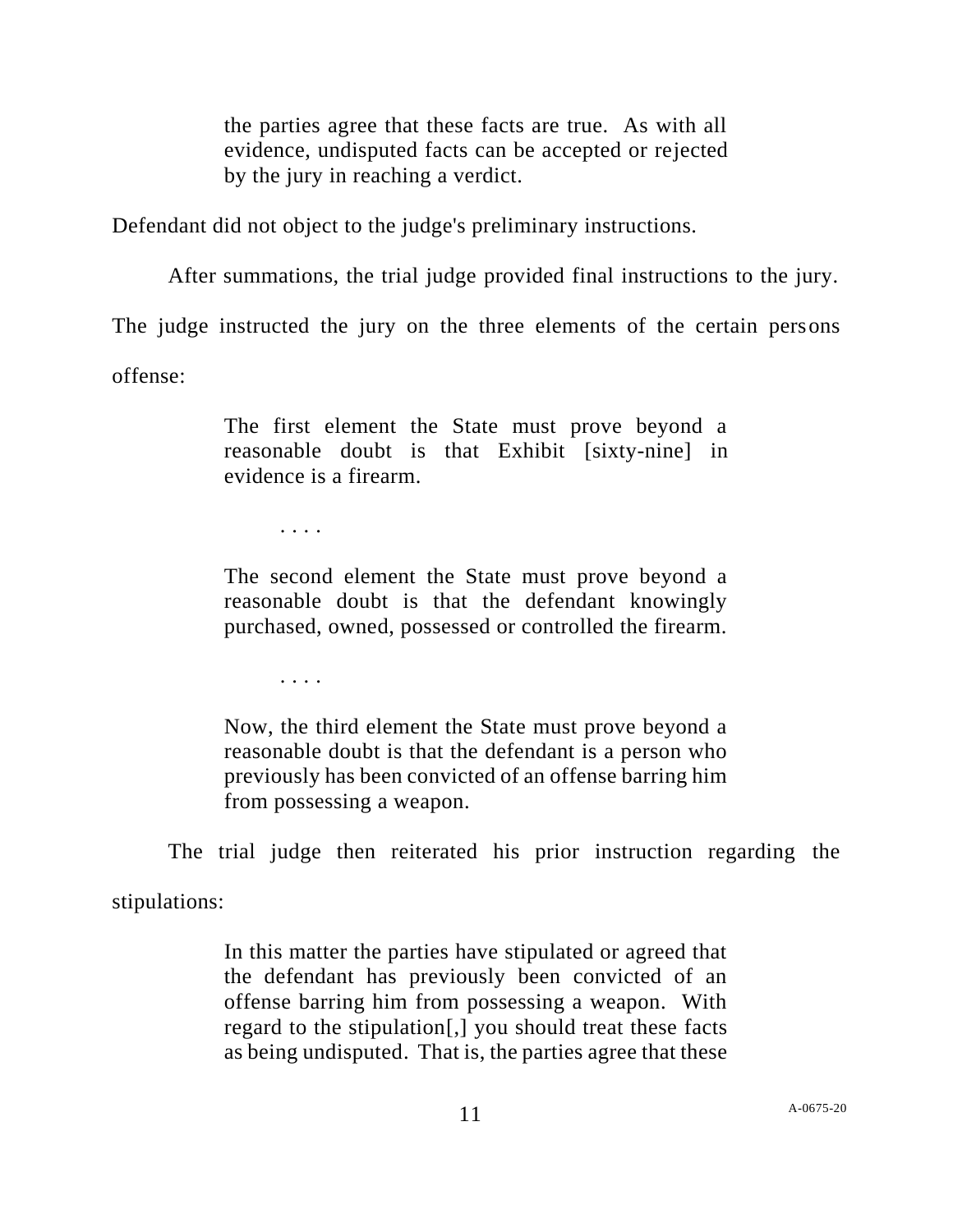facts are true. As with all evidence, undisputed facts can be accepted or rejected by the jury in reaching a verdict.

Normally evidence of a defendant's prior conviction is not permitted under our Rules of Evidence. This is because our Rules specifically exclude evidence that a defendant has committed a prior offense when it is offered only to show that he has a disposition or a tendency to do wrong and, therefore, must be guilty of the present offense. However, our Rules do permit evidence of a prior crime when the evidence is used for some other purpose. In this case the evidence has been introduced for the specific purpose of establishing an element of the present offense. You may not use this evidence to decide that defendant has a tendency to commit crimes or that he is a bad person. That is, you may not decide that just because the defendant has committed an offense previously[,] he must be guilty of the present crime. The evidence produced by the State concerning a prior conviction is to be considered in determining whether the State has established its burden of proof beyond a reasonable doubt.

Now, if you find that the State has proven every element of the offense beyond a reasonable doubt then you must find the defendant guilty. On the other hand, if you find that the State has failed to prove any of these elements beyond a reasonable doubt then you must find the defendant not guilty.

Defendant did not object to the court's final instructions.

We begin our analysis by acknowledging the legal principles that govern this appeal. The Supreme Court of the United States has recognized that "no person shall be made to suffer the onus of a criminal conviction except upon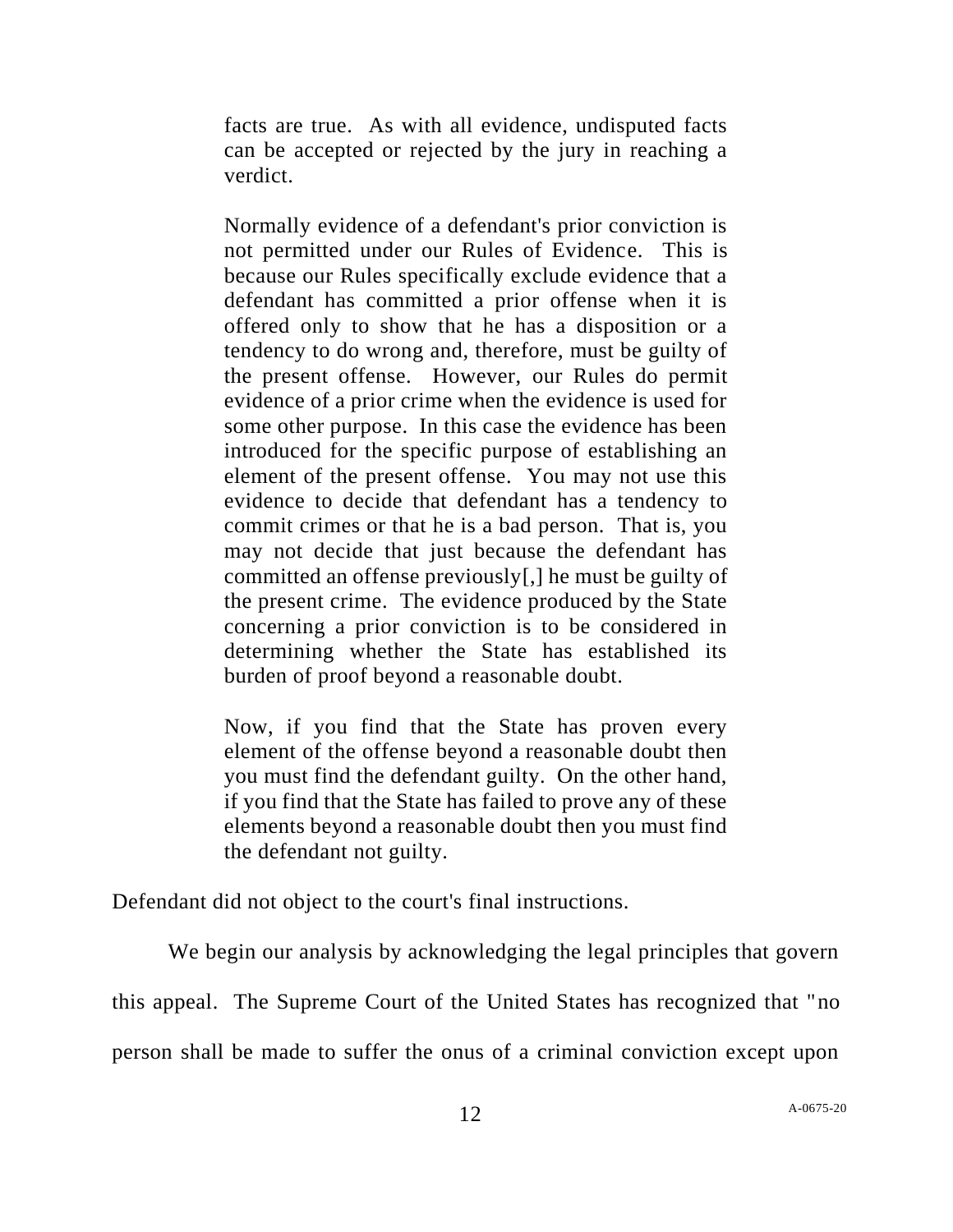sufficient proof—defined as evidence necessary to convince a trier of fact beyond a reasonable doubt of the existence of every element of the offense." Jackson v. Virginia, 443 U.S. 307, 316 (1979) (summarizing the protections outlined in In re Winship, 397 U.S. 358 (1970)); see State v. Lodzinski, 246 N.J. 331, 359 (2021) (Patterson, J., concurring) (recognizing the protections afforded to criminal defendants under Winship); see also State v. Anderson, 127 N.J. 191, 208–09 (1992) (noting that "in a criminal prosecution [where] the accused has a constitutional right to a trial by jury, each element of the crime must be decided by the jury and none of those elements may be withheld from the jury and decided by the judge as a matter of law"). A defendant can nonetheless waive the requirement that the State prove each element beyond a reasonable doubt through a valid stipulation. See Bailey, 231 N.J. at 477.

As the Court in Bailey noted, this commonly occurs in prosecutions for "certain persons" offenses pursuant to N.J.S.A. 2C:39-7. <u>Ibid.</u> The Court explained that "[t]he 'certain persons' subject to prosecution under N.J.S.A. 2C:39-7 are those who previously have been convicted of a particular offense identified within that statute. Proof of a prior conviction for an enumerated offense is a necessary predicate to prove a certain persons charge." Ibid. Importantly, for purposes of this appeal, the Court added that "[i]n the majority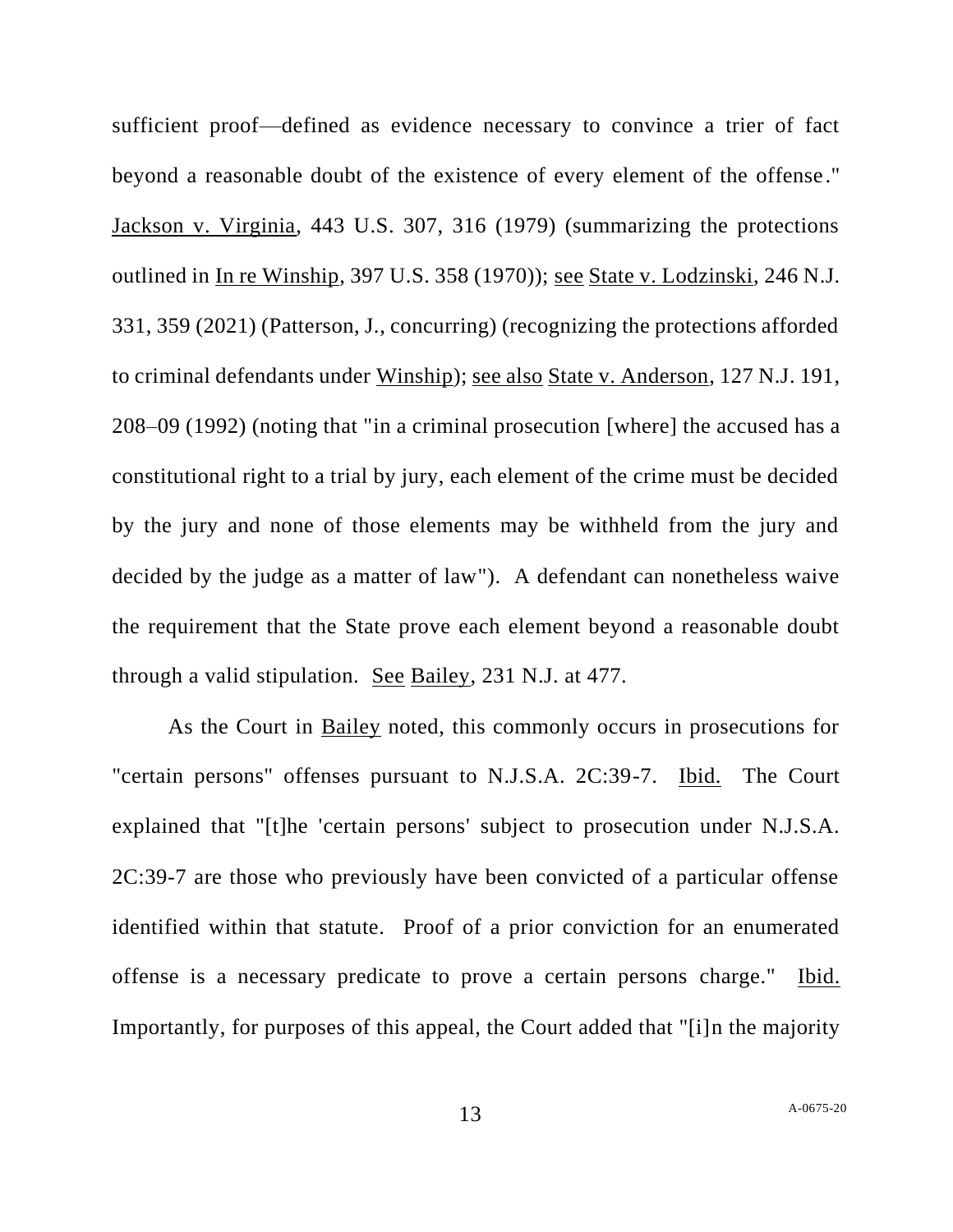of [certain persons] cases, . . . evidence is proffered through stipulation." Ibid. This is so because when "a defendant chooses to stipulate, evidence of the predicate offense [at trial] is extremely limited." Id. at 488. When the defendant agrees to stipulate, "[t]he most the jury needs to know is that the conviction admitted by the defendant falls within the class of crimes that . . . bar a convict from possessing a gun[.]" Id. at 488 (alterations in original) (quoting Old Chief v. United States, 519 U.S. 172, 190–91 (1997)).

The Court further explained that "[w]hen a defendant refuses to stipulate to a predicate offense under the certain persons statute, the State shall produce evidence of the predicate offense: the judgment of conviction with the unredacted nature of the offense, the degree of offense, and the date of conviction." Id. at 490–91. It is understandable, therefore, why many defendants choose to stipulate to a predicate offense to avoid "a risk of unfair prejudice." See Old Chief, 519 U.S. at 185–86. In this instance, in the absence of the stipulation, the State would have been permitted—indeed, required—to introduce evidence to establish that defendant has previously been convicted of an offense involving domestic violence.

Our evidence rules establish the framework for stipulations. Specifically, N.J.R.E. 101(a)(5) provides, "[i]f there is no bona fide dispute between the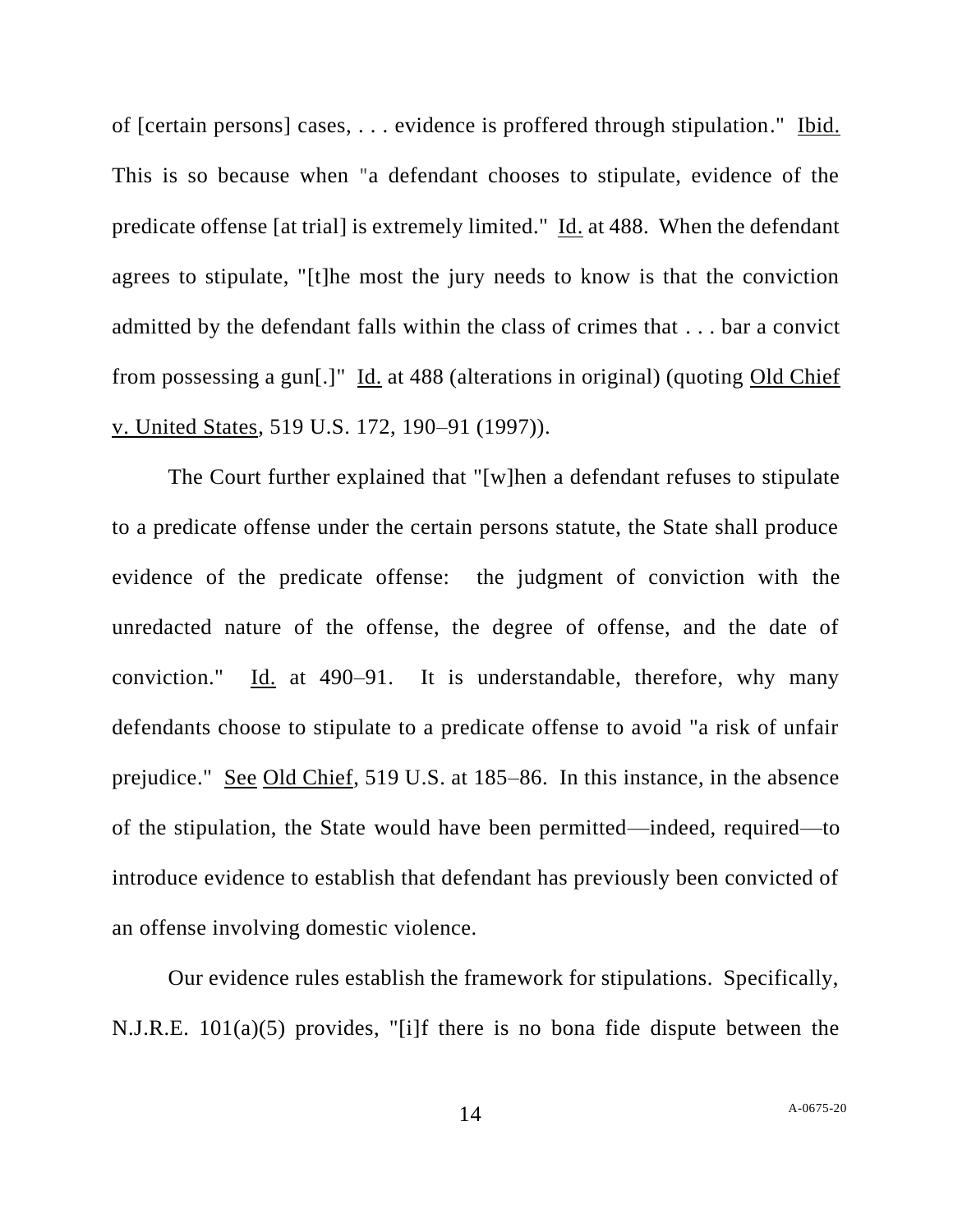parties as to a relevant fact, the court may permit that fact to be established by stipulation or binding admission." The Court Rules further provide, a "court may accept a written stipulation of facts . . . that the defendant admits to be true, provided the stipulation is signed by the defendant, defense counsel and the prosecutor.<sup>"4</sup> R. 3:9-2. The Supreme Court in **Bailey** further explained that a stipulation is valid, in the context of a certain persons offense, if it "is a knowing and voluntary waiver of rights, [and] placed on the record in defendant's presence." 231 N.J. at 488.

We are satisfied that even absent proof in the record before us that defendant signed the stipulation, see supra note 4, the record shows that the parties agreed to the stipulation and that defendant knowingly and voluntarily

<sup>&</sup>lt;sup>4</sup> We cannot confirm if the stipulation was signed by defendant because it was not included in the record on appeal. Defendant argues for the first time in his reply brief that there is no evidence that the defendant signed any stipulation as required by Rule 3:9-2. However, defendant has not provided a copy of the stipulation in his appendix to show that he did not sign it. As we note in our discussion of the invited error doctrine and the plain error rule, "[a] defendant who does not raise an issue before a trial court bears the burden of establishing that the trial court's actions constituted plain error." State v. Ross, 229 N.J. 389, 407 (2017). Had defendant challenged the validity of the stipulation at trial, any questions concerning whether defendant had signed the stipulation would have been easily addressed and any oversight quickly remedied. In these circumstances, and especially considering that defendant was present when the stipulations were discussed and twice explained to the jury, we decline to presume that the trial court, defense attorney, and prosecutor, failed to comply with Rule 3:9-2.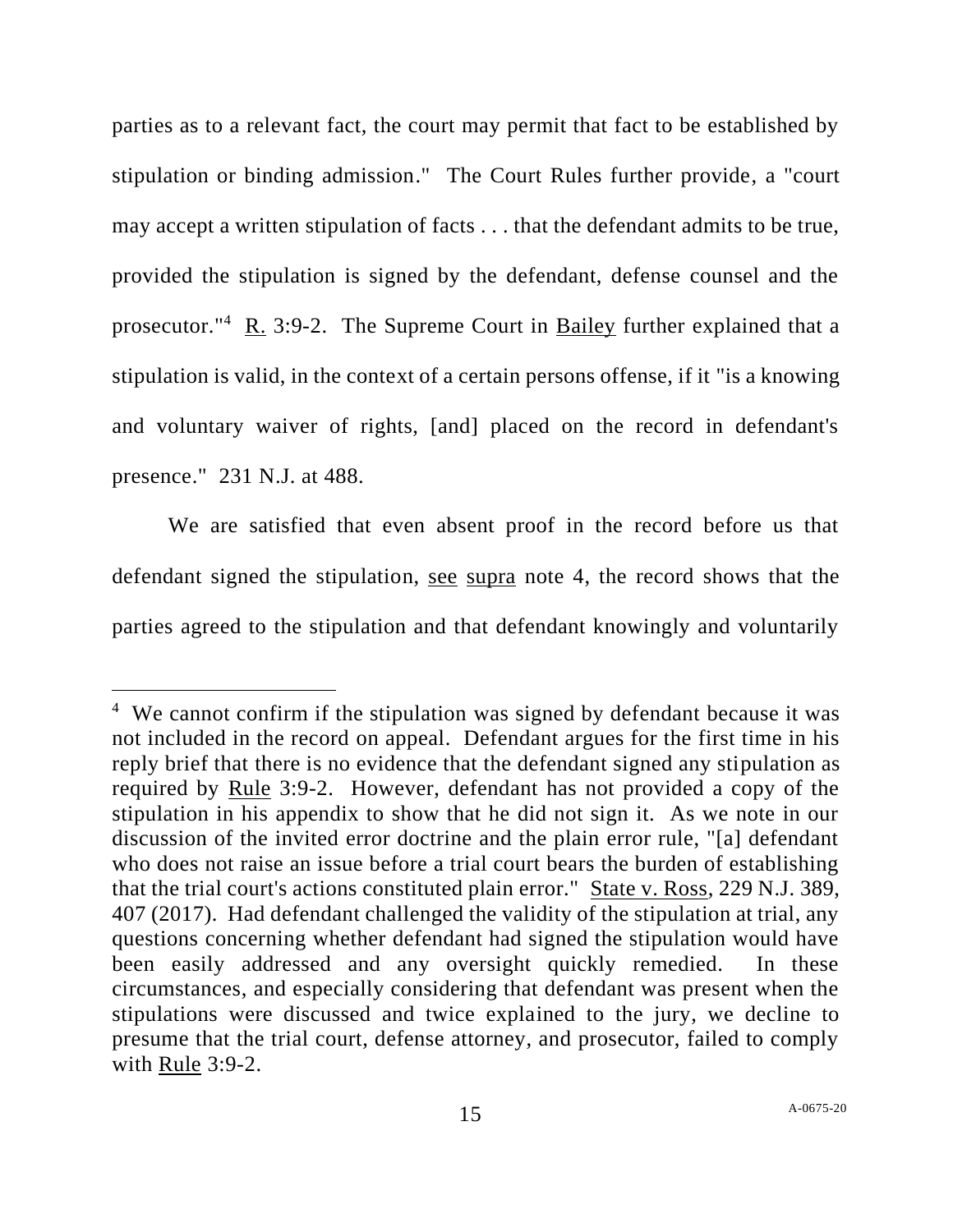waived his right to require the State to prove the third element of the certain persons offense. Importantly, defendant cites no published decision for the proposition that the trial court was obligated to conduct a colloquy with defendant on the record to ensure the waiver was knowing and voluntary.

The language in Bailey does not support any such categorical requirement. In explaining the required procedure, the Court noted, "[p]rovided that the stipulation is a knowing and voluntary waiver of rights, placed on the record in defendant's presence, the prosecution is limited to announcing to the jury that the defendant has committed an offense that satisfies the statutory predicateoffense element." 231 N.J. at 488 (emphasis added). The underscored language referring to a defendant's "presence" would be superfluous if the trial court were required to question the defendant personally to establish that the stipulation was made knowingly and voluntarily. The clear implication in Bailey is that if the defense strategy has changed so that the defendant no longer accepts the stipulation that had been presented to the court as an agreement between the parties, it is incumbent on counsel to alert the trial court so that alternate arrangements can be made for the State to prove the third element by introducing trial evidence of a predicate conviction.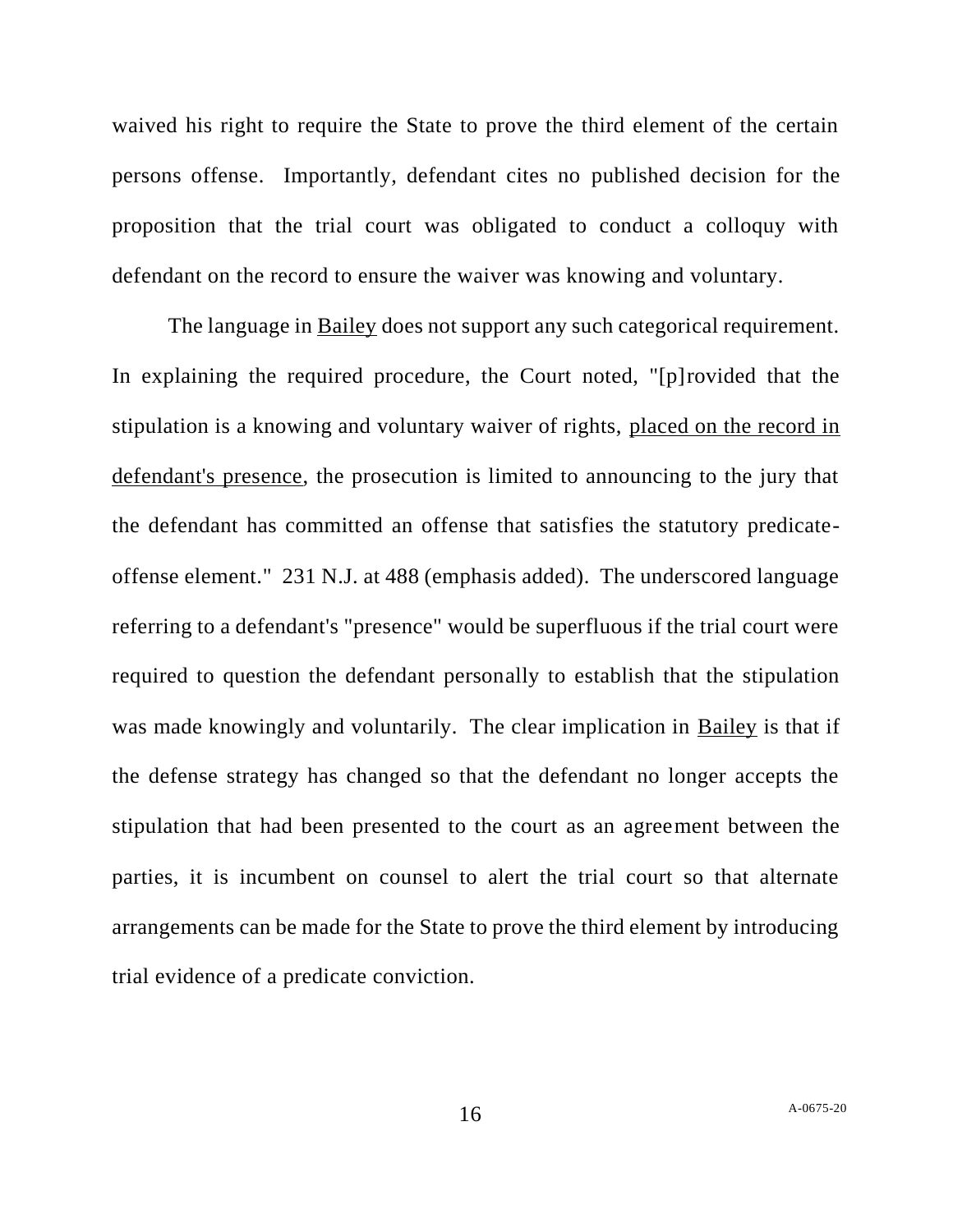We add that, while the procedures for accepting a guilty plea and for accepting a stipulation at trial are both codified in Rule 3:9-2, there is a significant difference between a guilty plea and a stipulation. While both involve a waiver of trial rights, a guilty plea is dispositive, literally, so that it removes the case from a jury's consideration. A stipulation, in contrast, does not terminate the fact-finding role of the jury. As happened in this case, when there is a stipulation, the jury is expressly told, "[a]s with all evidence, undisputed facts can be accepted or rejected by the jury in reaching a verdict."

In sum, we decline to interpret Rule 3:9-2 to prohibit a trial court from accepting a stipulation as to the predicate offense in a certain persons prosecution "without first questioning the defendant personally, under oath or affirmation," as is required for accepting a plea of guilty. Id. Accordingly, we reject defendant's contention that the trial court committed structural error in this case by not personally addressing defendant to confirm that he had knowingly and voluntarily agreed to the stipulation.<sup>5</sup>

<sup>&</sup>lt;sup>5</sup> The New Jersey Supreme Court has noted that structural errors only occur "in a very limited class of cases." State v. Camacho, 218 N.J. 533, 549 (2014) (quoting Johnson v. United States, 520 U.S. 461, 468 (1997)). This is so because "[a] structural error  $\ldots$  is a 'structural defect<sup>[]</sup> in the constitution of the trial mechanism, which def[ies] analysis by harmless-error standards.'" Ibid. (alteration in original) (quoting Arizona v. Fulminante, 499 U.S. 279, 309–10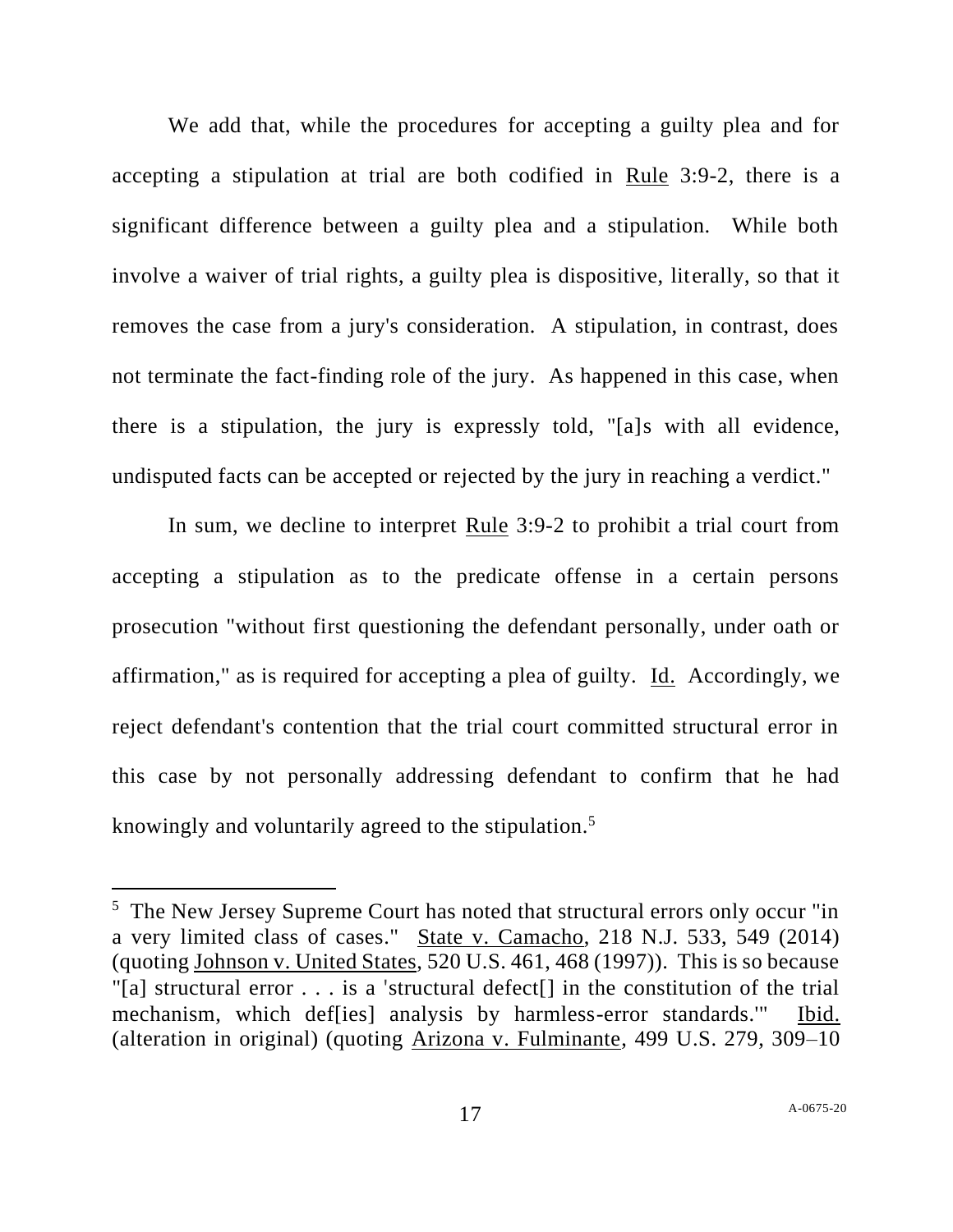But, even were we to assume for the sake of argument that an error was committed in accepting the stipulation, see supra note 4, we see no reason to reverse defendant's trial conviction since any such error was essentially invited.<sup>6</sup> Under the invited-error doctrine,

> a "defendant cannot beseech and request the trial court to take a certain course of action, and upon adoption by the court, take his [or her] chance on the outcome of the trial, and if unfavorable, then condemn the very procedure he [or she] sought and urged, claiming it to be error and prejudicial."

> [State v. Jenkins, 178 N.J. 347, 358 (2004) (quoting State v. Pontery, 19 N.J. 457, 471 (1955)).]

The Court in Jenkins added,

when a defendant asks the court to take his [or her] proffered approach and the court does so, we have held that relief will not be forthcoming on a claim of error by that defendant. On another occasion, we characterized invited error as error that defense counsel has "induced." State v. Corsaro, 107 N.J. 339, 346 (1987). However, we have not decided whether actual reliance by the court is necessary to trigger the doctrine.

[Ibid.]

<sup>6</sup> We need not consider whether a trial court would be required to personally address a defendant if defense counsel asked the court to do so.

<sup>(1991)).</sup> Structural errors affect "the framework within which the trial proceeds, rather than simply . . . the trial process itself." Ibid. Typically, reviewing courts look to see if the procedure utilized at the trial court "undermine[d] the trial process." See State v. A.R., 213 N.J. 542, 558 (2013).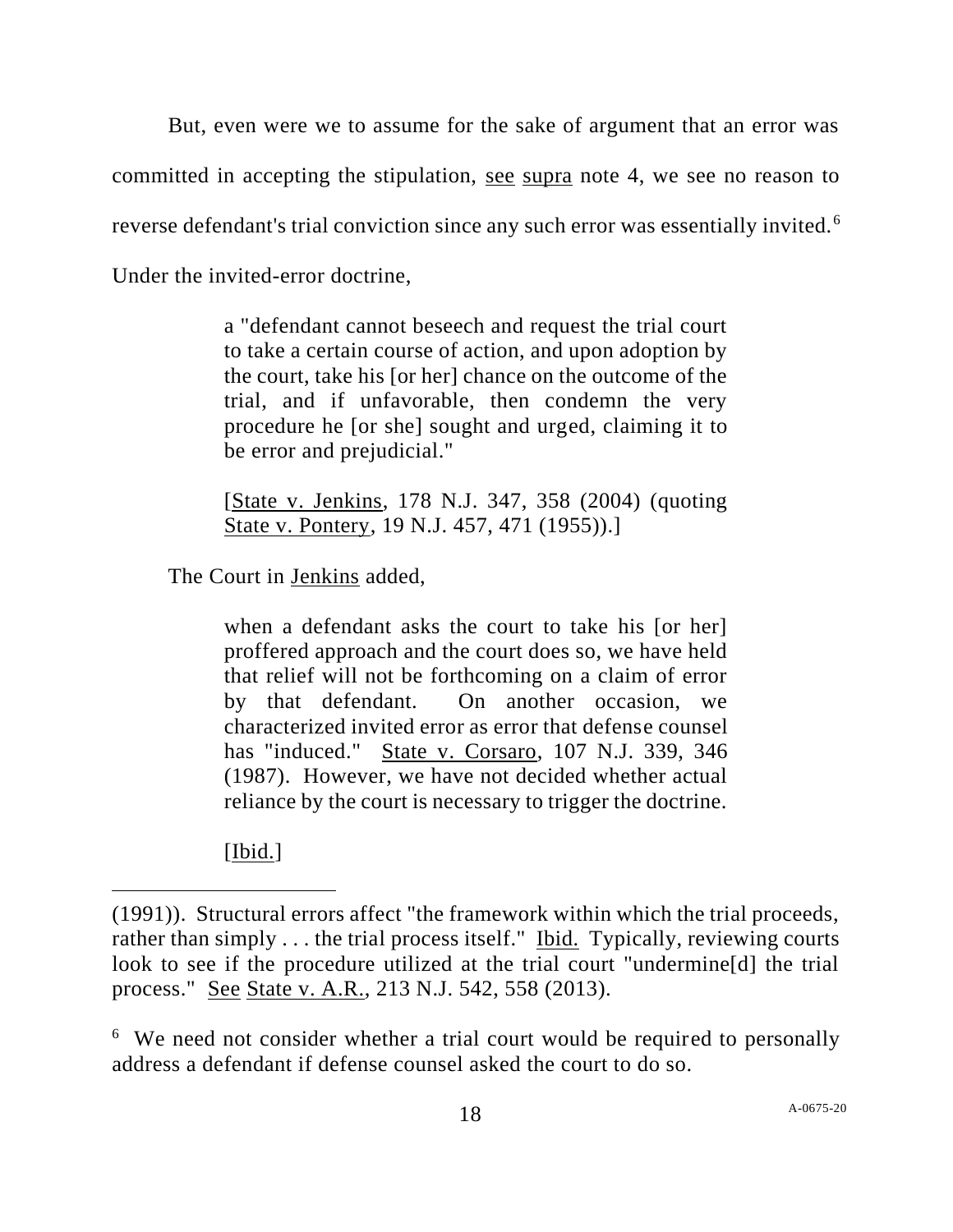The Court further explained that the doctrine of invited error, as applied in criminal cases, "is designed to prevent defendants from manipulating the system." Id. at 359. As a result,

> the invited-error doctrine . . . is implicated only when a defendant in some way has led the court into error. Conversely, when there is no evidence that the court in any way relied on a defendant's position, it cannot be said that a defendant has manipulated the system. Some measure of reliance by the court is necessary for the invited-error doctrine to come into play.

### [Ibid.]

In this instance, we believe the invited error doctrine applies because the trial court relied on the representations made by both parties that the State did not need to prove the predicate offense element. We reiterate and emphasize that defendant benefited from the stipulation because it kept the jury from hearing that he had been convicted of a domestic violence offense. We note that while the State benefited as well in that it was not required to introduce evidence of defendant's conviction, we presume that the State would have had little difficulty meeting its burden of proof at trial. We further stress that defendant only decided to challenge the stipulation on appeal after being found guilty by the jury. See id. at 358 (noting that a defendant cannot beseech the trial court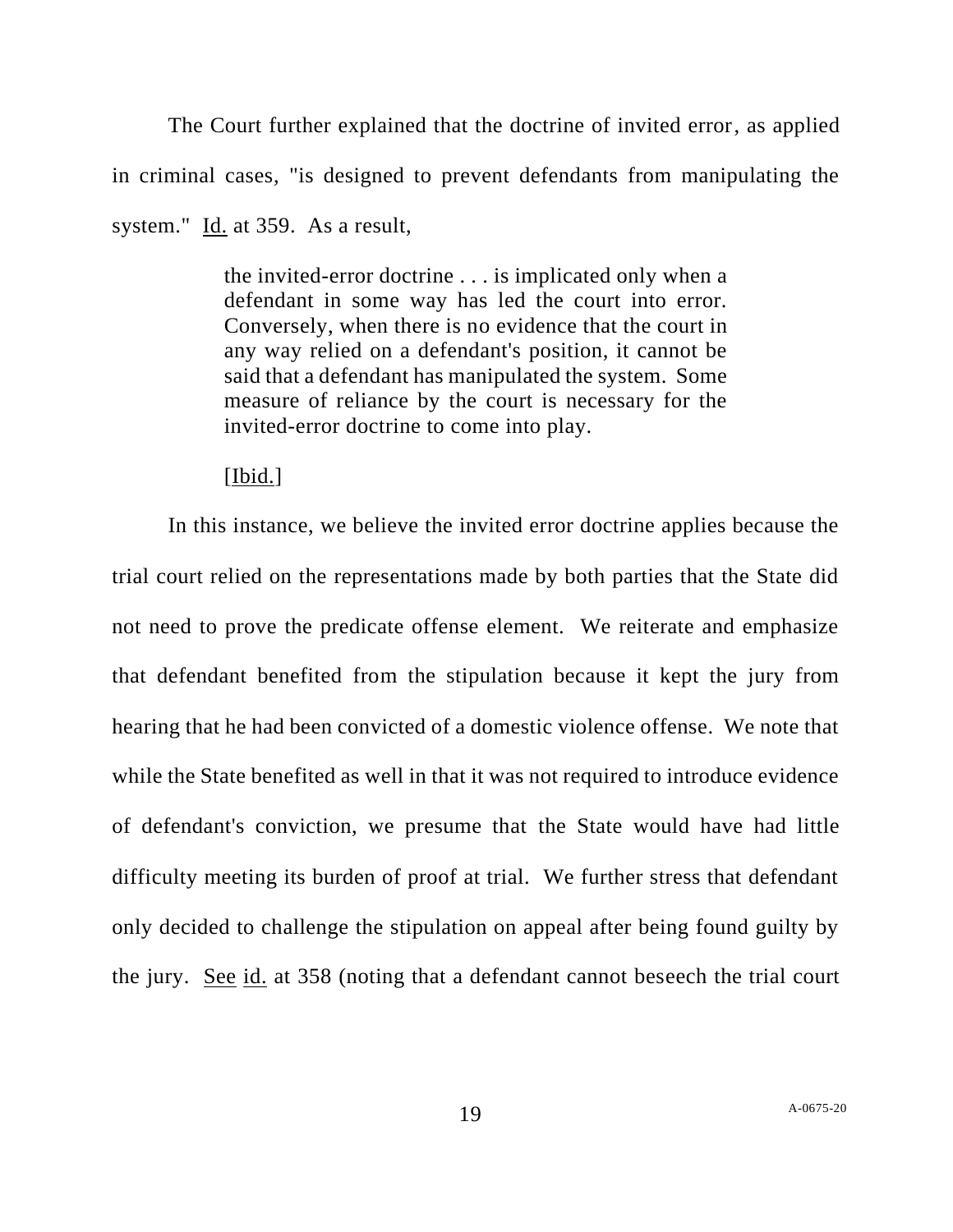to take a certain course of action and then, on appeal, condemn that same procedure as prejudicial error).

The present matter is distinguishable from our recent decision in State v. Canfield, where we deemed the invited error doctrine to be inapplicable. 470 N.J. Super. 234, 284 (App. Div. 2022). In Canfield, we considered whether the trial court was obligated to charge the jury on passion/provocation manslaughter, in conjunction with self-defense, sua sponte. Id. at 257. In deciding that the invited error doctrine did not apply, we determined that the defendant had not explicitly requested the trial court not to charge the jury on passion/provocation manslaughter, and we therefore "decline[d] to assume that [the] defendant's generic argument not to charge on [other] lesser-included offenses . . . somehow influenced the trial court's decision whether to charge on passion-provocation manslaughter." Id. at 286. We emphasized that the defendant "did not expressly argue against a passion/provocation instruction" and that "[h]is silence with respect to any such instruction [was] at best a tacit objection that must be extrapolated inferentially from his objection to other lesser-included charges." Id. at 287. Accordingly, we declined to invoke the invited-error doctrine and, as in Jenkins, instead applied the plain-error standard of review to the defendant's newly-minted contention on appeal. Id. at 288–87.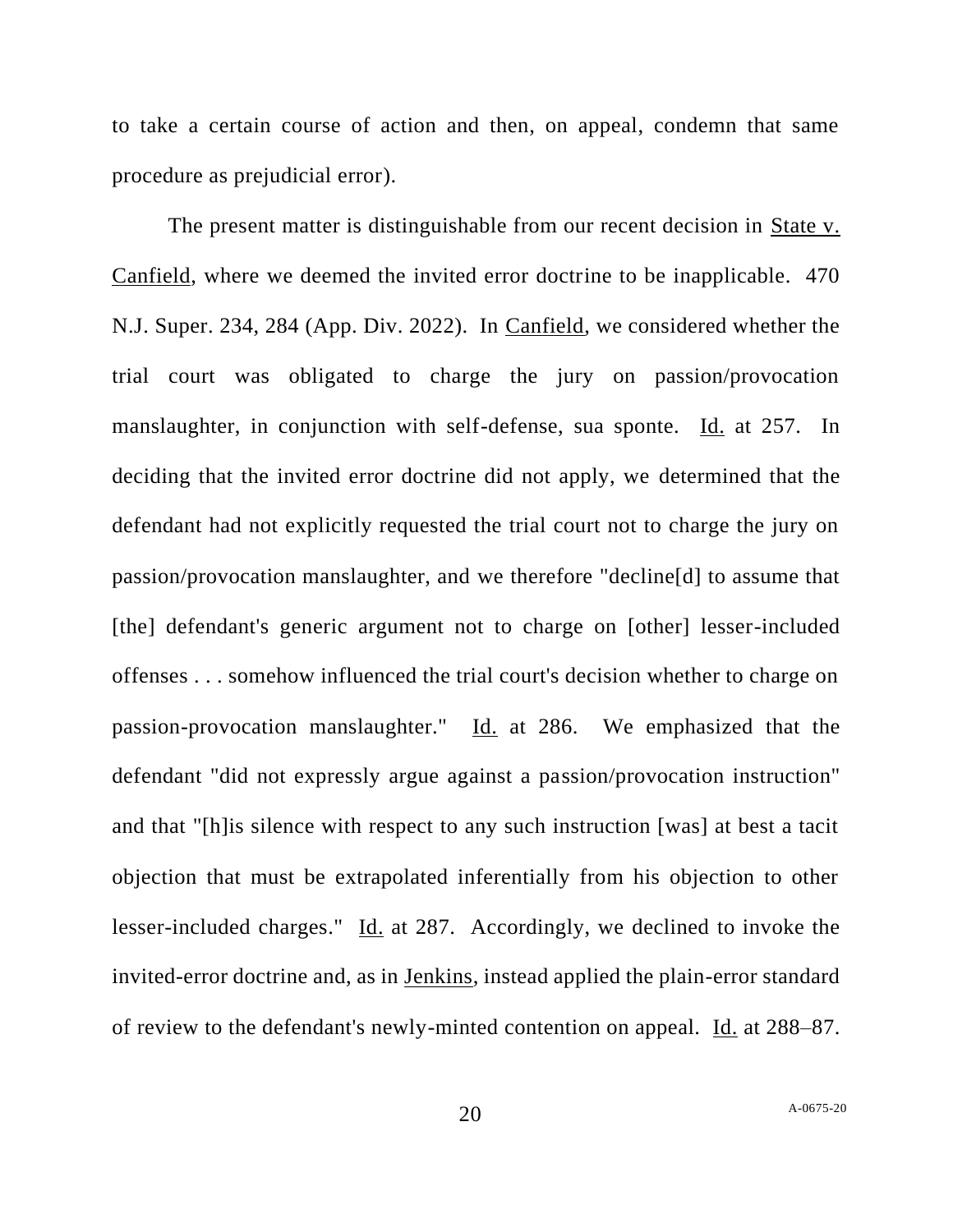Unlike Canfield, here, both parties specifically agreed to the stipulation, the trial court relied on the stipulation in instructing the jury, and defendant benefited from the stipulation by keeping the jury from learning specifically that defendant had previously been convicted of domestic violence.

We add that even if the invited-error doctrine did not apply, we would still reject defendant's newly-minted contention applying the plain error standard of review. The law is well-settled that when, as in this case, a defendant "does not object or otherwise preserve an issue for appeal at the trial court level, we review the issue for plain error. We must disregard any unchallenged errors or omissions unless they are 'clearly capable of producing an unjust result.'" State v. Santamaria, 236 N.J. 390, 404 (2019) (quoting R. 2:10-2); see also State v. Galicia, 210 N.J. 364, 383 (2012) ("[A]n appellate court will not consider issues, even constitutional ones, which were not raised below.").

Our Supreme Court has made clear that "[p]lain error is a high bar and constitutes 'error not properly preserved for appeal but of a magnitude dictating appellate consideration.'" Santamaria, 236 N.J. at 404 (quoting State v. Bueso, 225 N.J. 193, 202 (2016)). "Moreover, that high standard provides a strong incentive for counsel to interpose a timely objection, enabling the trial court to forestall or correct a potential error." Bueso, 225 N.J. at 203. That principle is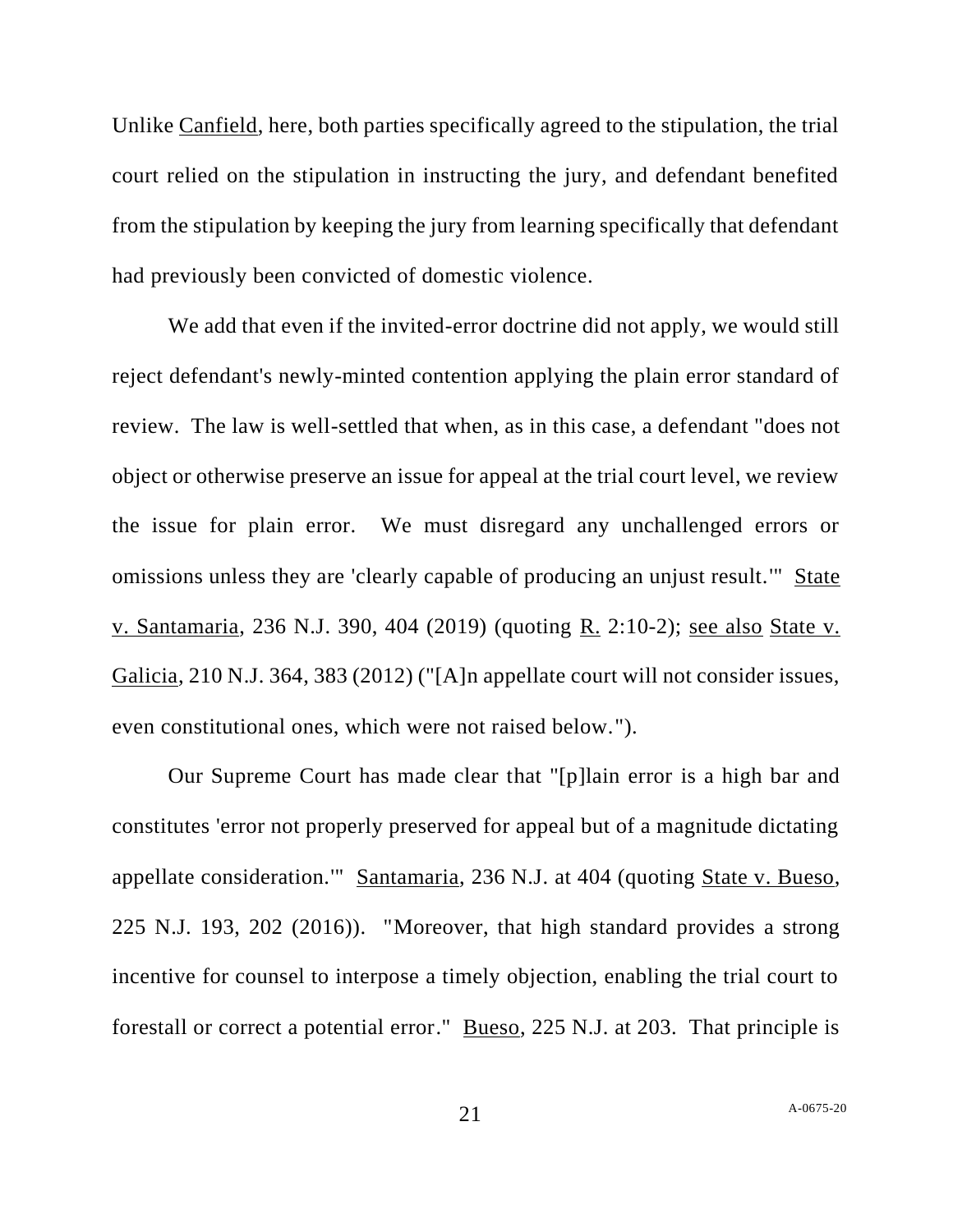especially important in this case, because had defendant raised his present contention to the trial court, the court could easily have addressed the issue by personally questioning defendant as to his understanding of the stipulation and his agreement to it. So too, the State could have elected to forego the stipulation and instead introduce readily-available evidence of defendant's predicate conviction. See Ross, 229 N.J. at 407 (quoting State v. Weston, 222 N.J. 277, 294–95 (2015)) (A defendant must assume the burden of establishing that the trial court's actions constituted plain error "because 'to rerun a trial when the error could easily have been cured on request, would reward the litigant who suffers an error for tactical advantage either in the trial or on appeal.'").

We conclude by noting that "[t]o determine whether an alleged error rises to the level of plain error, it must be evaluated in light of the overall strength of the State's case." State v. Singh, 245 N.J. 1, 14–15 (2021). In this instance, proof that defendant possessed the firearm is overwhelming, and the fact of his prior domestic violence conviction is undisputed.

#### III.

We turn next to defendant's contention that the trial court erred by failing to provide curative instructions sua sponte when two different witnesses at trial made fleeting comments that suggested a prior arrest. During direct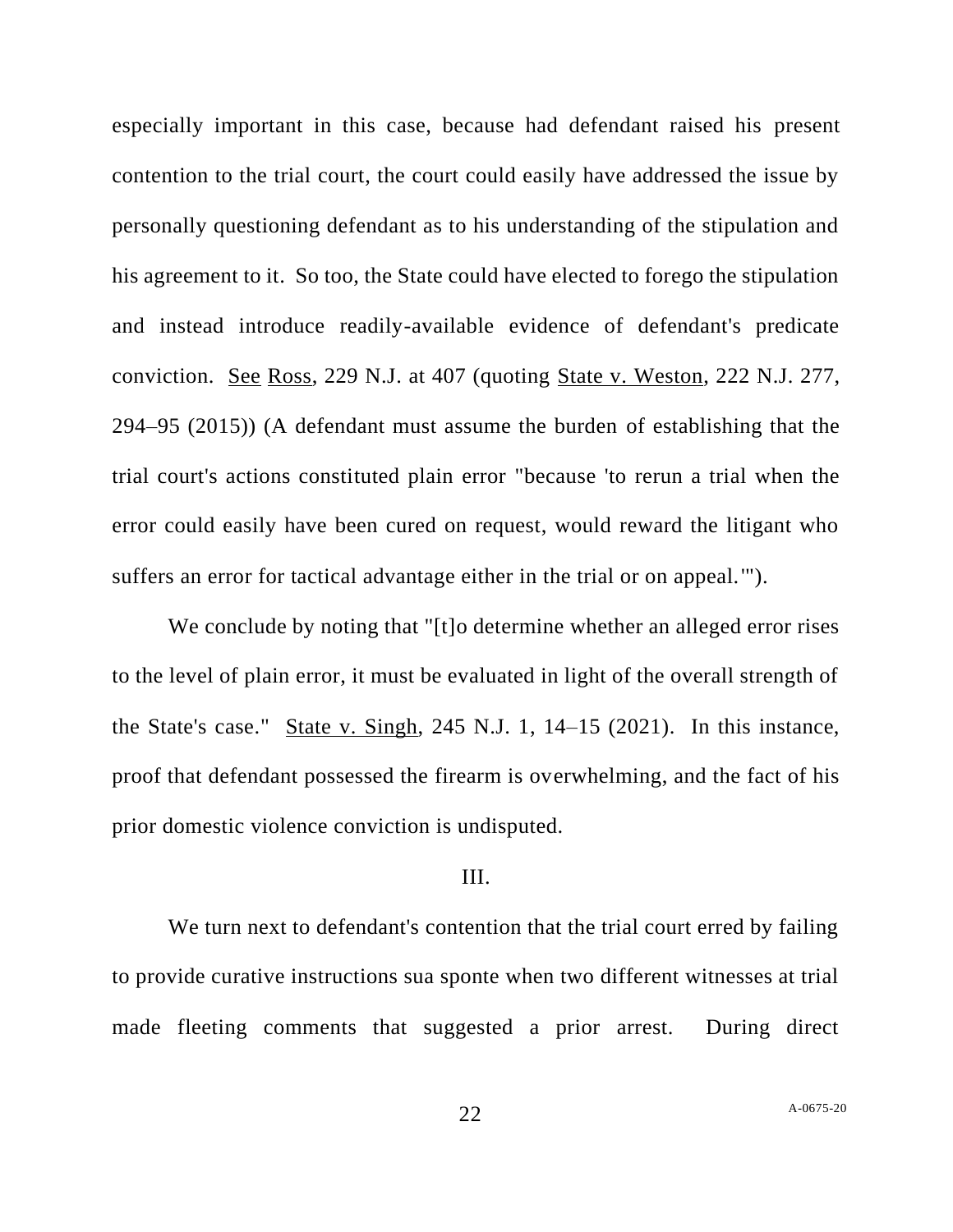examination, Detective Mikros detailed the events leading up to the search of the apartment on Third Street. The Detective stated that he and other officers "followed [defendant] to [an address on] Bond Street . . . . He was observed meeting with a male that we know from the community . . . . A short time later he went into [a] house. A short time later they came out and then, . . . he was taken into custody for another matter." Defendant did not object to the comment about being taken into custody for another matter.

Later during direct examination, Detective Mikros testified that he recognized the handgun marked as exhibit S-69. The prosecutor then asked Detective Mikros when he had previously seen the handgun. Detective Mikros responded, "[o]ne [sic] of the day of, of the search warrant—I mean of the investigation." Defendant did not object to the comment about the search warrant. After completing the direct examination, the prosecutors asked for a sidebar. The prosecutor alerted the judge as to the detective's brief reference to a search warrant. The prosecutor asked if a curative instruction was necessary. Defense counsel stated that a curative instruction was not needed.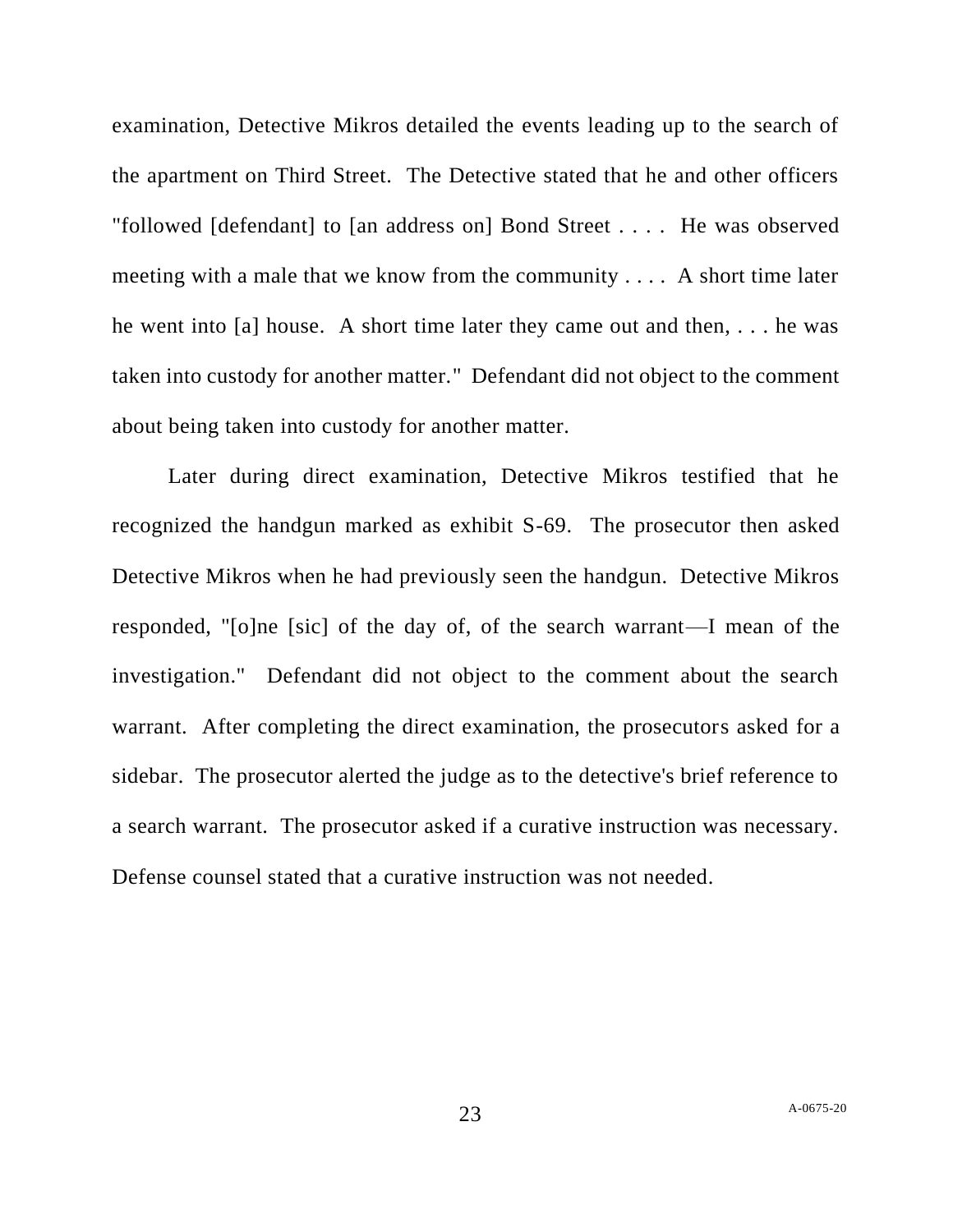Sergeant David Turner<sup>7</sup> of the Elizabeth Police Department testified that he and other officers were conducting an investigation that brought them to an apartment building on Third Street. He further testified that he witnessed defendant exit that building. Toward the end of the direct examination, the prosecutor asked Sergeant Turner if he was "aware of whether . . . defendant was detained by any of [his] colleagues on that day[.]" Sergeant Turner responded, "[y]es, yes, he was." Defendant did not object to the question or answer.

Evidentiary rulings are generally reviewed under the abuse of discretion standard. State v. Prall, 231 N.J. 567, 580 (2018) (quoting Est. of Hanges v. Metro. Prop. & Cas. Ins. Co., 202 N.J. 369, 383–84 (2001)). However, when a party fails to object to an evidentiary ruling, appellate court's conduct a review under the plain error standard. State v. Medina, 242 N.J. 397, 411–12 (2020).

As we have already noted, reviewing courts "must disregard any unchallenged errors or omissions unless they are 'clearly capable of producing an unjust result.'" Santamaria, 236 N.J. at 404 (quoting R. 2:10-2). Plain error is a "high bar" to meet on appeal, id. at 404 (quoting Bueso, 225 N.J. at 202),

<sup>&</sup>lt;sup>7</sup> Defendant mistakenly refers to Lieutenant Turner as Lieutenant Valdinoto, in his brief. However, Frank Valdinoto was one of the prosecutors trying the case.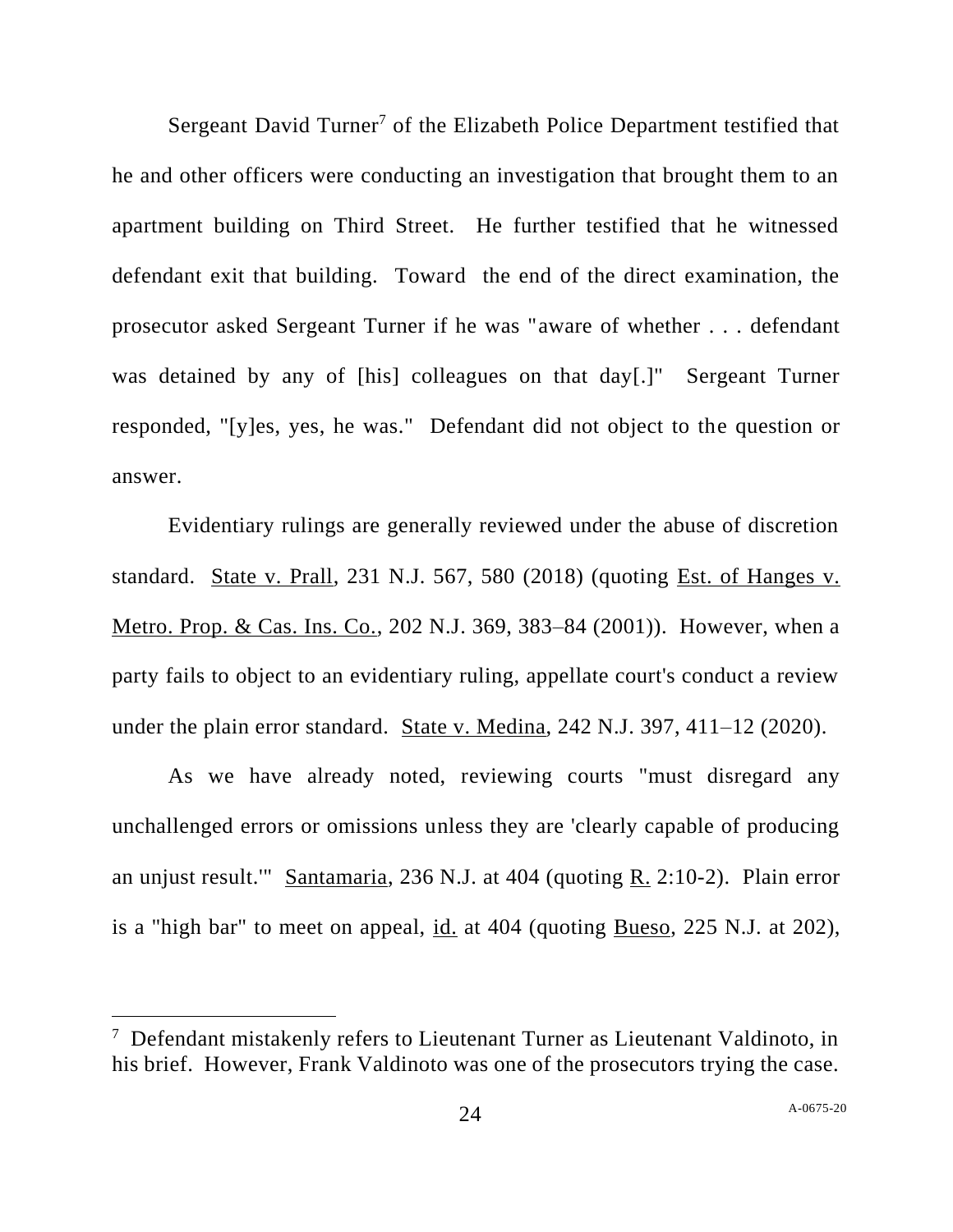and that rigorous standard places "a strong incentive for counsel to interpose a timely objection, enabling the trial court to forestall or correct a potential error." Bueso, 225 N.J. at 203; see also State v. Nelson, 173 N.J. 417, 471 (2002) (holding that a failure to object to testimony permits an inference that any error in admitting the testimony was not prejudicial).

Pursuant to N.J.R.E. 404(b)(1), "evidence of other crimes, wrongs, or acts is not admissible to prove a person's disposition in order to show that on a particular occasion the person acted in conformity with such disposition." We recently recognized that there is an "apprehension in admitting evidence of other crimes [because] 'the jury may convict the defendant [for being] a bad person in general.'" State v. Howard-French, 468 N.J. Super. 448, 461 (App. Div. 2021) (quoting State v. Cofield, 127 N.J. 328, 336 (1992)).

Our Supreme Court has recognized that "N.J.R.E. 404(b) '[is] a rule of exclusion rather than a rule of inclusion.'" State v. Willis, 225 N.J. 85, 100 (2016) (quoting State v. Marrero, 148 N.J. 469, 483 (1997)). Accordingly, "evidence of uncharged misconduct would be inadmissible if offered solely to prove the defendant's criminal disposition, but if that misconduct evidence is material to a non-propensity purpose . . ., it may be admissible if its probative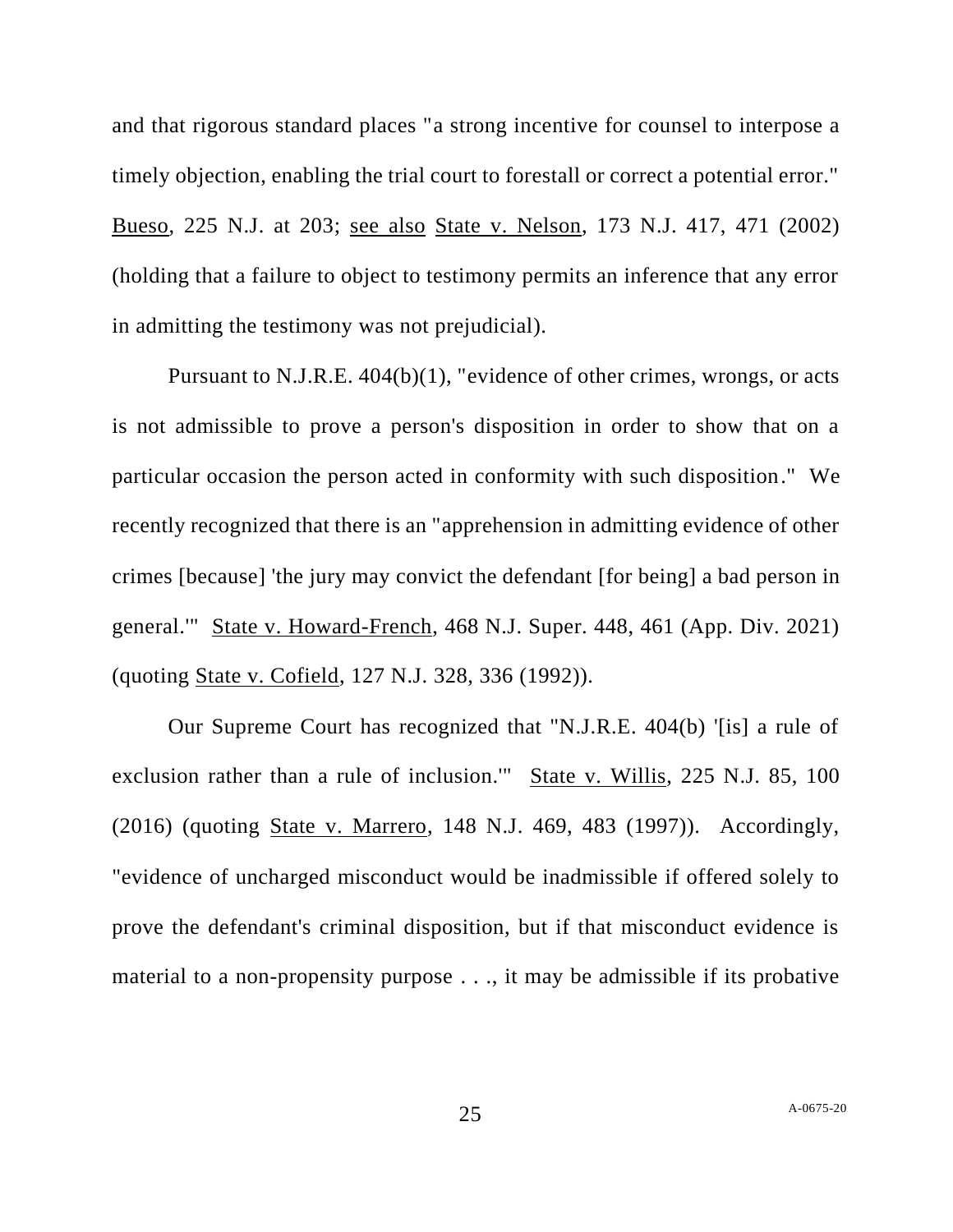value is not outweighed by the risk of prejudice." State v. Rose, 206 N.J. 141, 159 (2001).

In Cofield, our Supreme Court established a four-part test for the admission of other crimes evidence under N.J.R.E. 404(b):

> 1. The evidence of the other crime must be admissible as relevant to a material issue;

> 2. It must be similar in kind and reasonably close in time to the other offense charged;

> 3. The evidence of the other crime must be clear and convincing; and

> 4. The probative value of the evidence must not be outweighed by its apparent prejudice.

[Cofield, 127 N.J. at 338.]

In this instance, we need not conduct an analysis under Cofield because the State did not attempt to elicit "other crimes" evidence and does not argue that the detective's remarks were admissible under any theory authorized by N.J.R.E. 404(b). Rather, the comments from Detective Mikros and Sergeant Turner were made inadvertently in response to basic questions about the events on the day of defendant's arrest. We deem their comments pertaining to "another matter" to be inadmissible.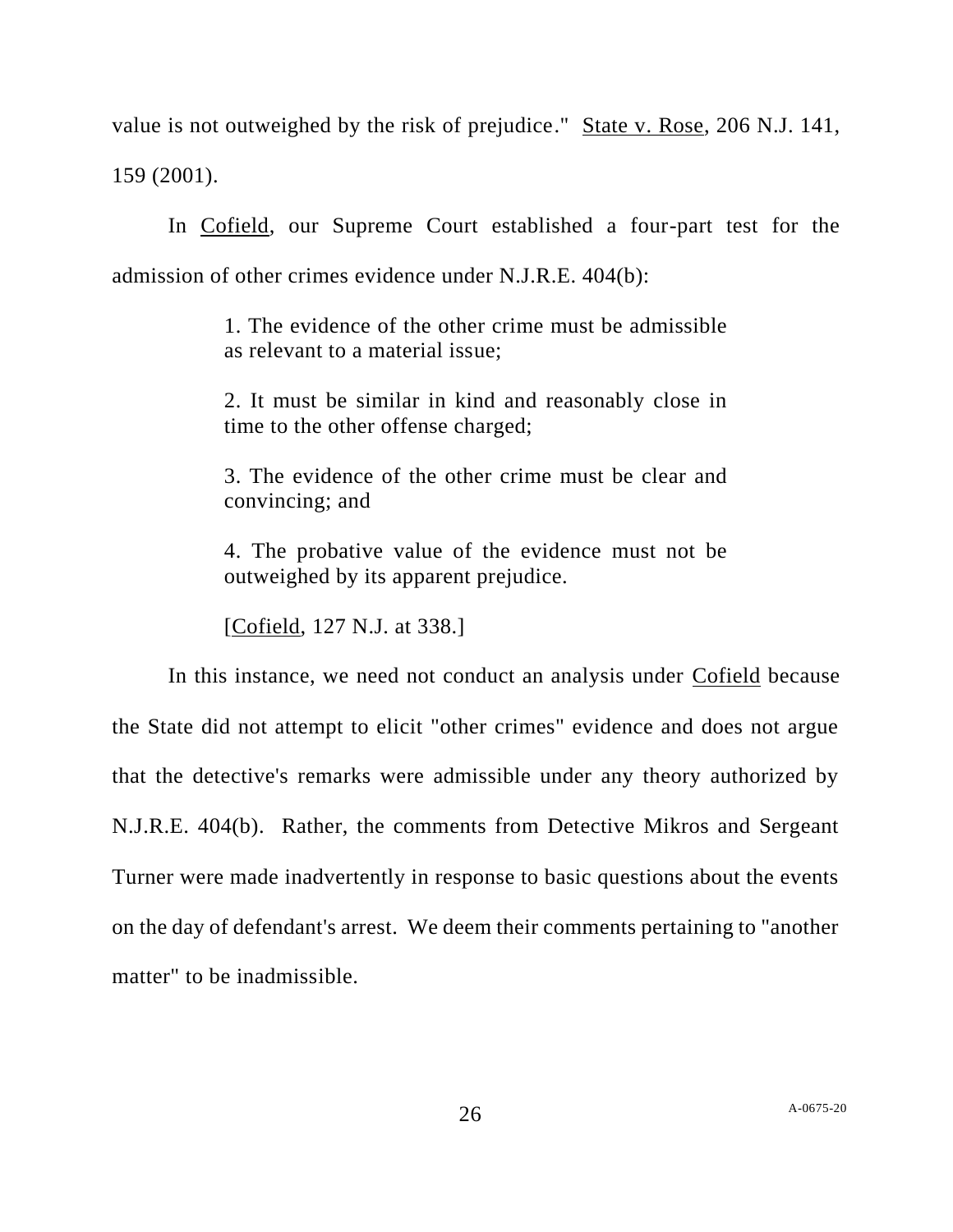We next must consider whether those comments were "clearly capable of producing an unjust result." Santamaria, 236 N.J. at 404 (quoting R. 2:10-2). We hold they were not. Both comments were brief and vague. Furthermore, we must assess the impact of these remarks in the context of the State's overall proofs. The record before us shows the State introduced overwhelming evidence of defendant's guilt: (1) defendant's mother and sister testified that the room where the gun was found was defendant's bedroom; (2) mail addressed to defendant was found on top of the same dresser where the gun was discovered; (3) the testimony of Margolis provided evidence that defendant was a major contributor to the DNA found on the handgun; and (4) the testimony of Margolis provided evidence that it was more likely defendant's DNA on the handgun as opposed to a related family member's DNA.

And as we have already noted, the absence of an objection suggests that defense counsel did not view those remarks to be prejudicial. Nelson, 173 N.J. at 471. For the same reasons, we conclude that the trial court did not commit plain error by failing to instruct the jury sua sponte to disregard the detective's fleeting remarks. In these circumstances, and considering the overwhelming admissible evidence that defendant at least constructively possessed a firearm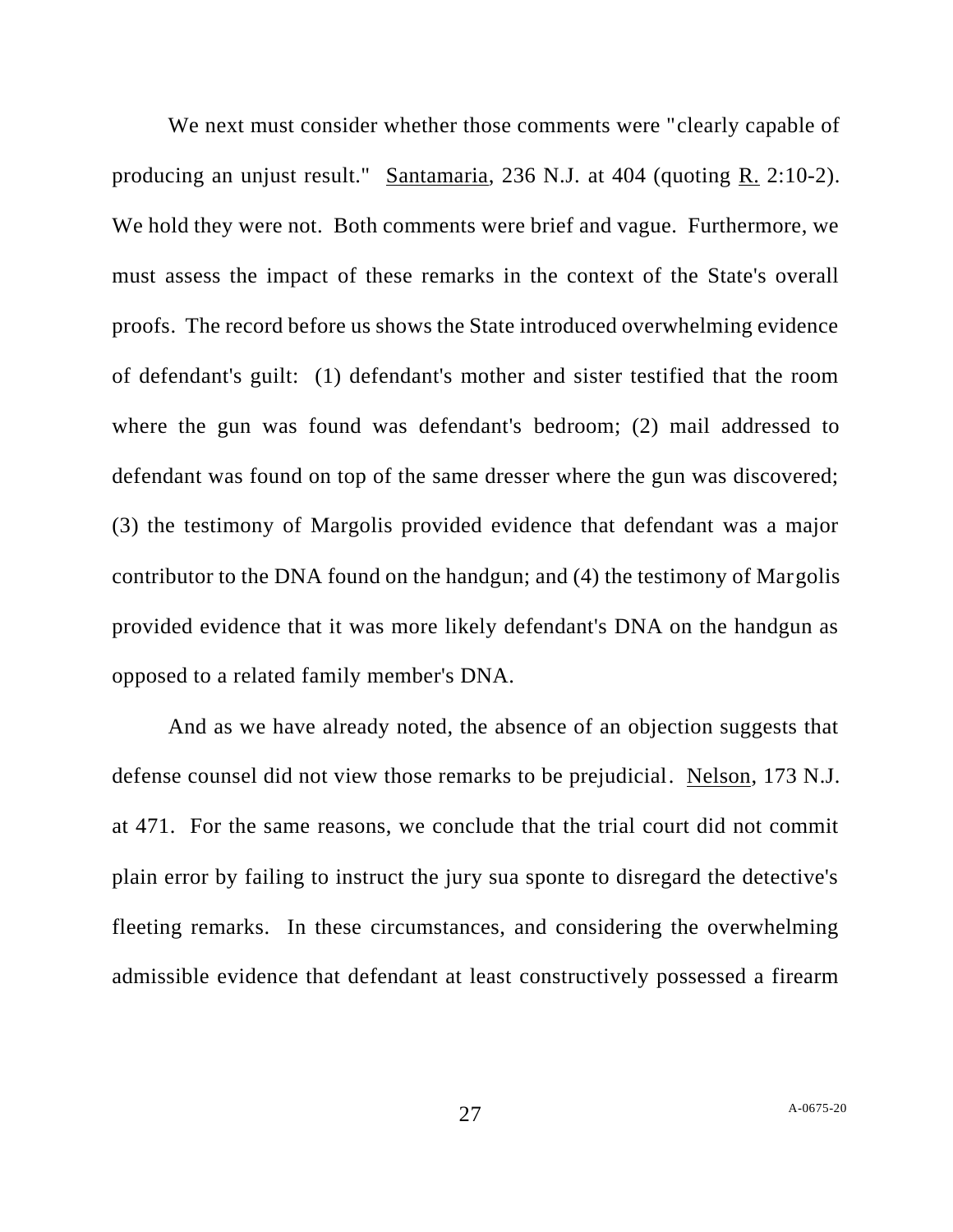as a certain person, we conclude the failure to issue a curative instruction does not constitute plain error requiring a reversal of the jury verdict. See R. 2:10-2.

#### IV.

Defendant next argues that his sentence was excessive. Defendant does not challenge the imposition of the 42-month period of parole ineligibility, acknowledging that the parole disqualification term he received is mandated by the Graves Act, N.J.S.A. 2C:43-6(c). Rather, defendant challenges the five-year State Prison sentence. Specifically, defendant asserts that the trial court did not exercise its discretion because it was under the misimpression that it had no choice but to sentence him to a five-year term. We disagree and affirm the sentence.

As a general matter, sentencing decisions are reviewed under a highly deferential standard. See State v. Roth, 95 N.J. 334, 364–65 (1984) (holding that an appellate court may not overturn a sentence unless "the application of the guidelines to the facts of [the] case makes the sentence clearly unreasonable so as to shock the judicial conscience"). Our review is therefore limited to considering:

> (1) whether guidelines for sentencing established by the Legislature or by the courts were violated; (2) whether the aggravating and mitigating factors found by the sentencing court were based on competent credible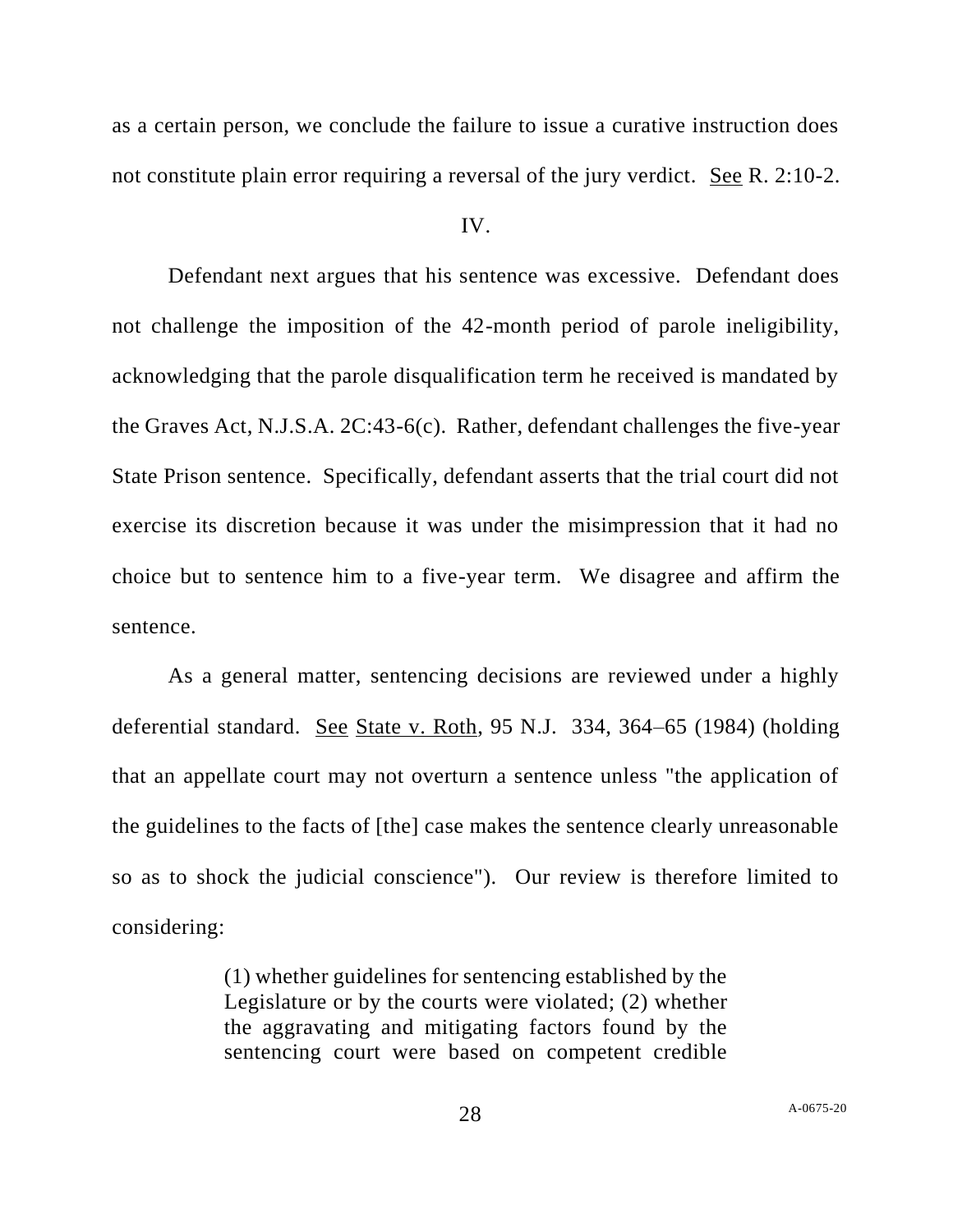evidence in the record; and (3) whether the sentence was nevertheless "clearly unreasonable so as to shock the judicial conscience."

[State v. Liepe, 239 N.J. 359, 371 (2019) (quoting State v. McGuire, 419 N.J. Super. 88, 158 (App. Div. 2011)).]

"[A]ppellate courts are cautioned not to substitute their judgment for those of our sentencing courts." State v. Case, 220 N.J. 49, 65 (2014) (citing State v. Lawless, 214 N.J. 594, 606 (2013)). Relatedly, a trial court's exercise of discretion that is in line with sentencing principles "should be immune from second-guessing." State v. Bieniek, 200 N.J. 601, 612 (2010).

In State v. Natale, our Supreme Court eliminated the "presumptive term" that had been fixed at or near the mid-point of the sentencing range for each degree of crime. 184 N.J. 458, 488 (2005). The Court explained that

> [a]lthough judges will continue to balance the aggravating and mitigating factors, they will no longer be required to do so from the fixed point of a statutory presumptive [term]. We suspect that many, if not most, judges will pick the middle of the sentencing range as a logical starting point for the balancing process and decide that if the aggravating and mitigating factors are in equipoise, the midpoint will be an appropriate sentence. That would be one reasonable approach, but it is not compelled. Although no inflexible rule applies, reason suggests that when the mitigating factors preponderate, sentences will tend toward the lower end of the range, and when the aggravating factors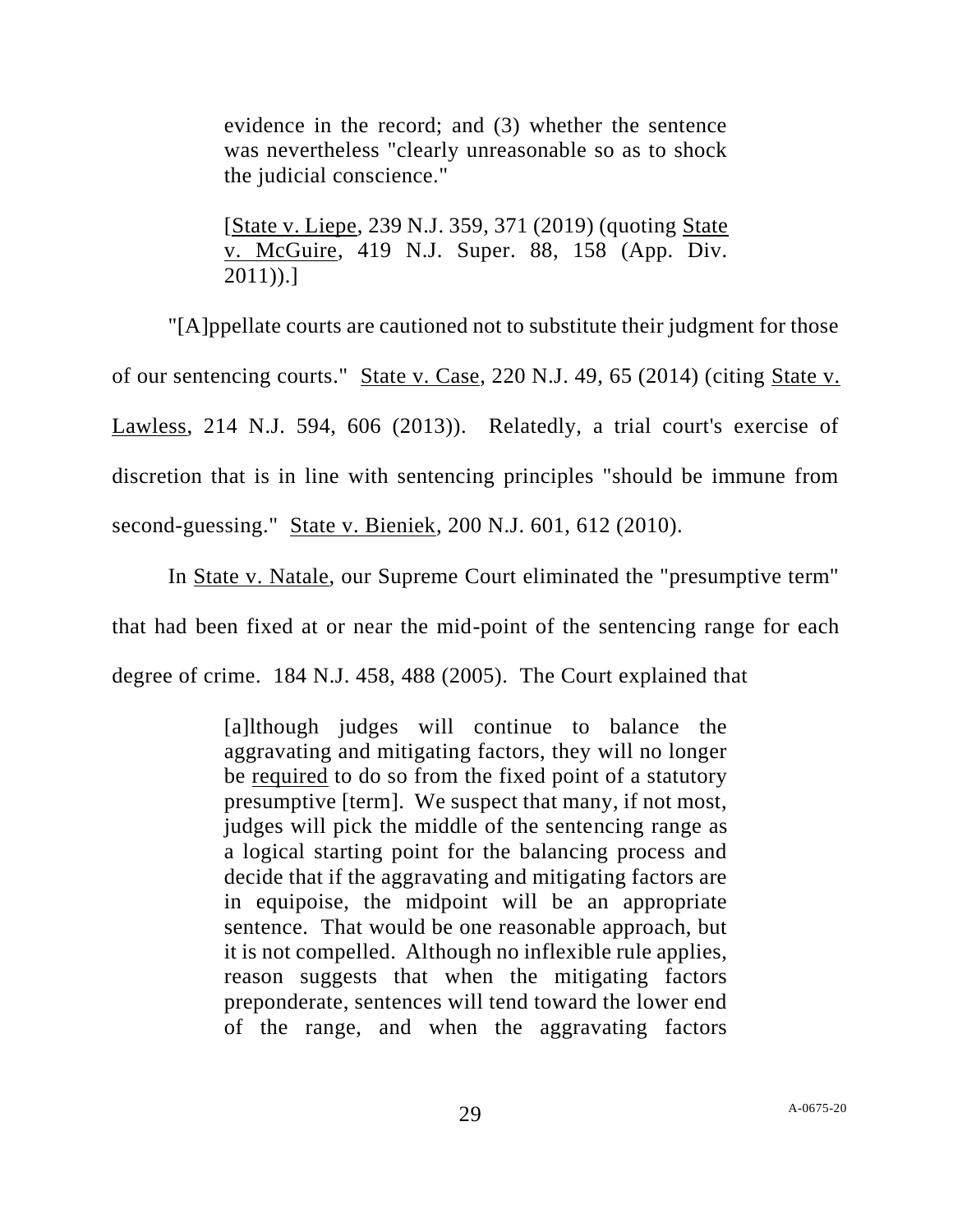preponderate, sentences will tend toward the higher end of the range.

[Ibid.]

In State v. Kruse, the Court explained that "the [sentencing] court must describe the balancing process leading to the sentence." 105 N.J. 354, 360 (1987). The Court added, "[t]o provide an intelligible record for review, the trial court should identify the aggravating and mitigating factors, describe the balance of those factors, and explain how it determined defendant's sentence." Ibid. "Merely enumerating those factors does not provide any insight into the sentencing decision, which follows not from a quantitative, but from a qualitative, analysis." Id. at 363 (citing State v. Morgan, 196 N.J. Super. 1, 5 (App. Div. 1984)).

In the matter before us, at the outset of the sentencing hearing, the trial court noted:

> Pursuant to 2C:43-6(c) the term of imprisonment for this conviction must include the imposition of a minimum term. The minimum term shall be fixed at one-half of the sentence imposed by the Court or [fortytwo] months, whichever is greater. On this third degree conviction [forty-two] months is the greater. This is a Graves Act offense. The legislature has spoken.

Later in the sentencing proceeding, the trial court reiterated: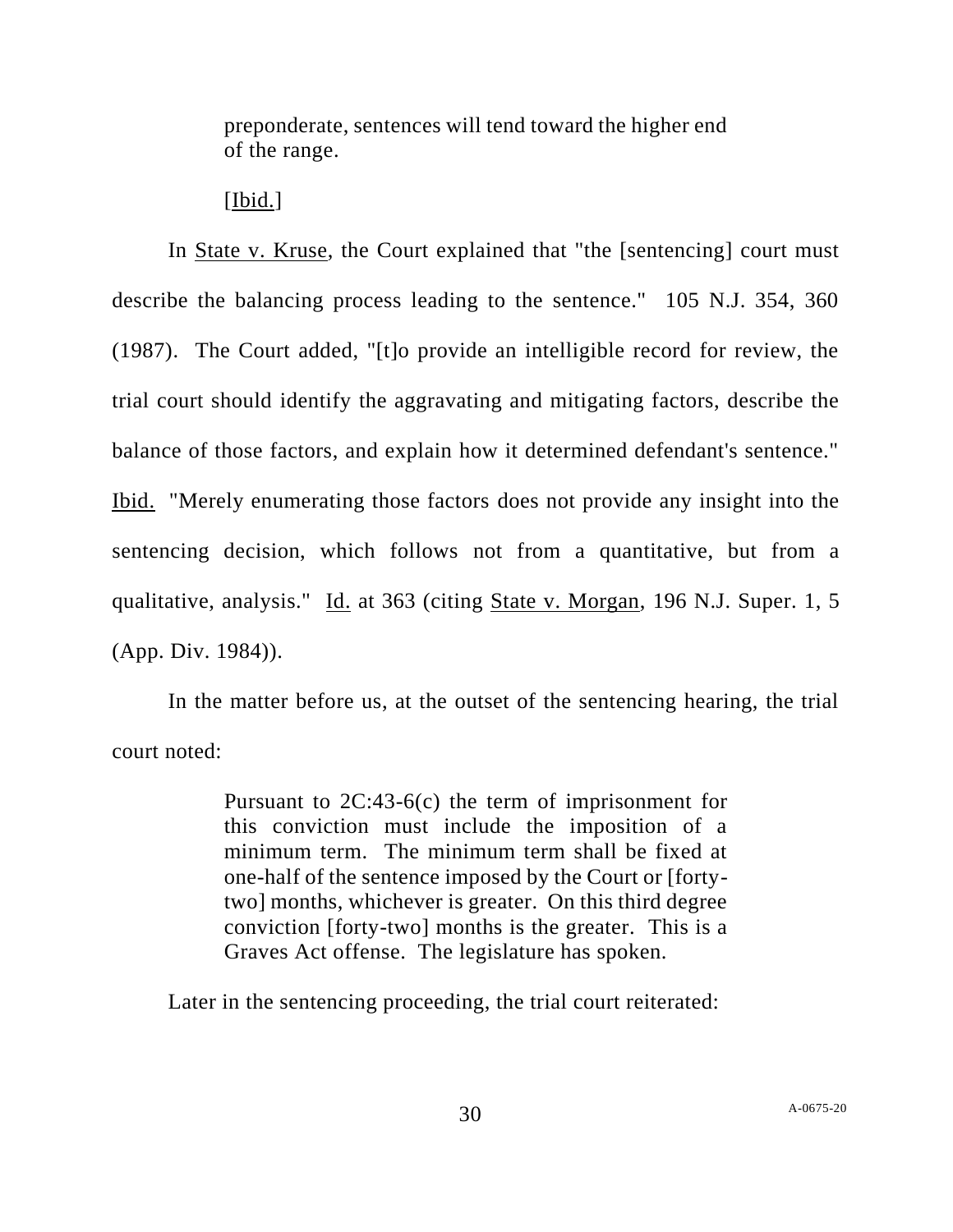Now, again, this is a Graves Act offense. The legislature has spoken. The defendant is sentenced to five years in New Jersey State Prison with a [fortytwo]-month period of parole ineligibility. This sentence is imposed pursuant to  $2C:43-6(c)$ . This sentence is imposed for a violation of 2C:39-7(b)(2).

Defendant interprets the court's comment that "the legislature has spoken" to suggest that the court believed that it had no discretion but to sentence defendant to a five-year prison term. We read the court's remarks instead to reflect the court's acknowledgment that the Graves Act required imposition of a 42-month period of parole ineligibility. Indeed, the trial court cited the statutory provision that circumscribed his sentencing discretion: N.J.S.A. 2C:43-6(c). That statute reads:

> A person who has been convicted under . . . paragraph  $(2)$  or  $(3)$  of subsection b. of section 6 of P.L.1979, c.  $179$   $(C.2C:39-7)$ ... who, while in the course of committing or attempting to commit the crime, including the immediate flight therefrom, used or was in possession of a firearm as defined in 2C:39-1f., shall be sentenced to a term of imprisonment by the court. The term of imprisonment shall include the imposition of a minimum term. The minimum term shall be fixed at one-half of the sentence imposed by the court or 42 months, whichever is greater, or 18 months in the case of a fourth degree crime, during which the defendant shall be ineligible for parole.

N.J.S.A. 2C:43-6(c) requires a term of imprisonment but does not specify

the length of that term for a third-degree conviction. In contrast, that provision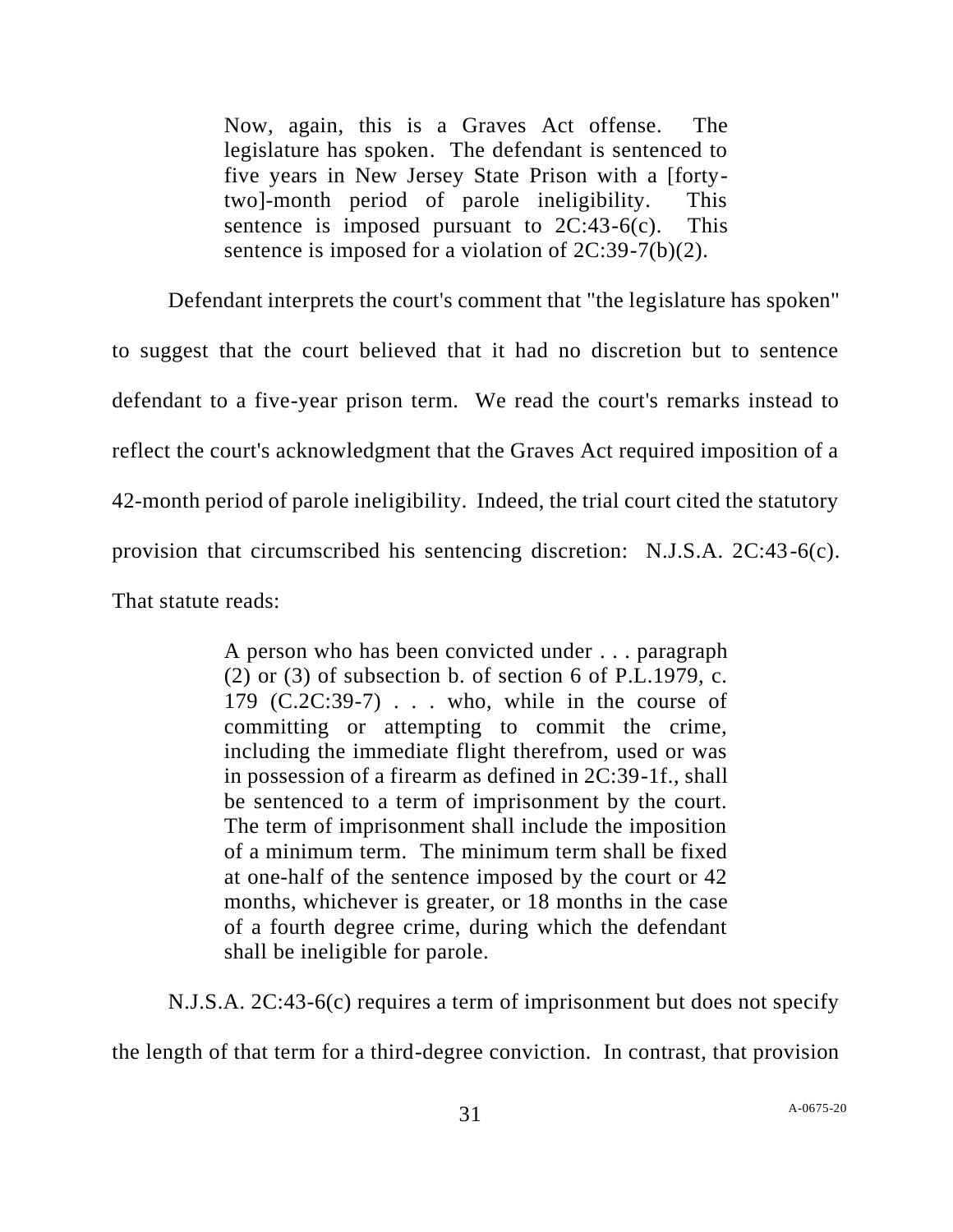does expressly require a 42-month term of parole ineligibility for a conviction other than for a fourth-degree crime. We decline to assume that the sentencing court misread the literal text of the statute it was citing.

Furthermore, the notion that the trial court somehow thought it had no discretion at all in fixing the sentence is belied by the fact that the court conducted a commendably thorough analysis of the relevant aggravating and mitigating factors.

The trial court found aggravating factors three, N.J.S.A. 2C:44-1(a)(3) ("[t]he risk that the defendant will commit another offense"); six, N.J.S.A.  $2C:44-1(a)(6)$  ("[t]he extent of the defendant's prior criminal record and the seriousness of the offenses of which the defendant has been convicted"); and nine, N.J.S.A. 2C:44-1(a)(9) ("[t]he need for deterring the defendant and others from violating the law").

As to factor three, the trial court noted that there was a risk of reoffending. In making this finding, the trial court recognized that defendant had been on probation before and reoffended after completing probation on more than one occasion. One of the times he reoffended was after a period of incarceration for 511 days.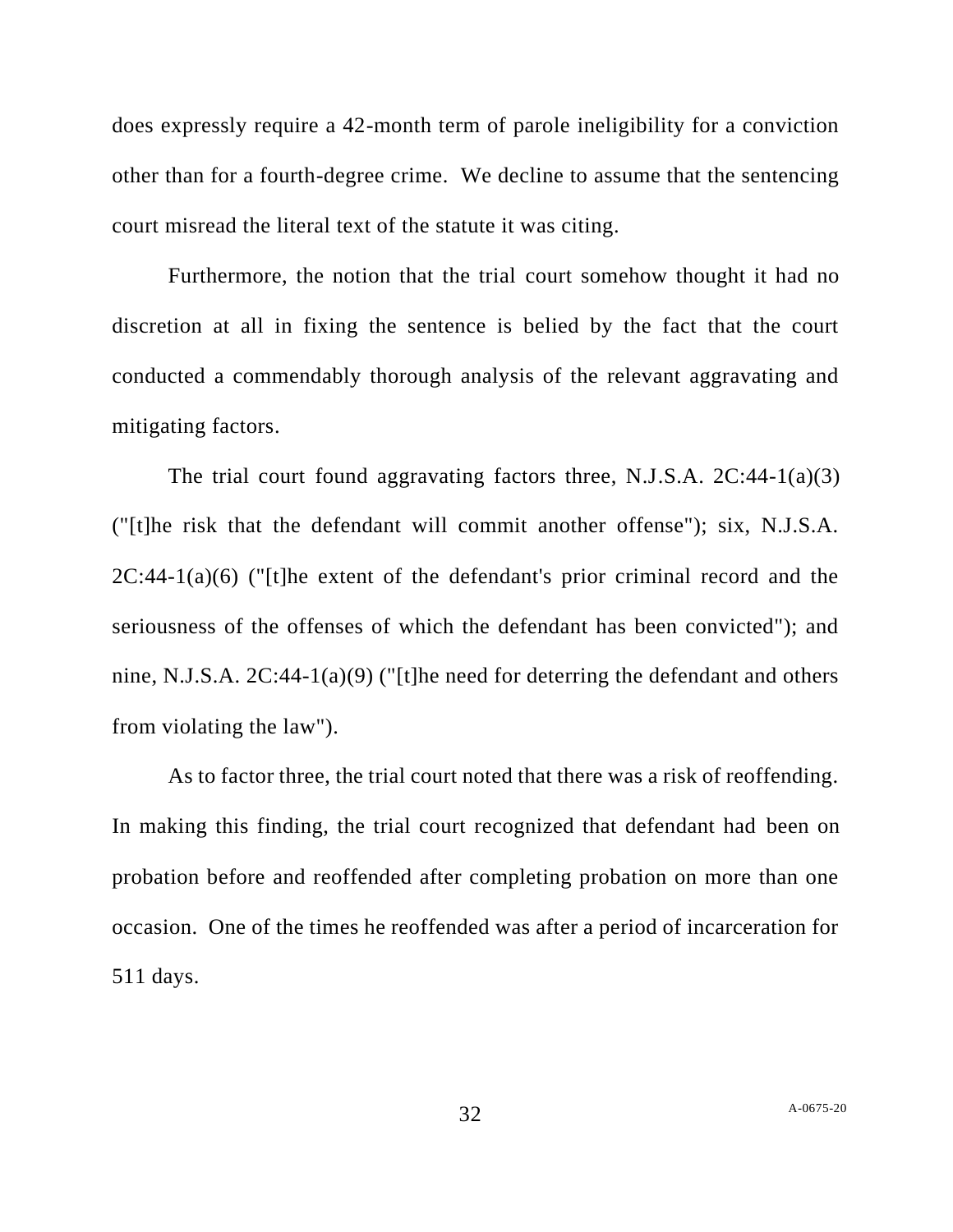Regarding factor six, the trial court relied on its justification for factor three. The trial court took note of defendant's prior juvenile adjudications, including: (1) a 2005 juvenile adjudication for an offense that, if committed by an adult, would have amounted to third-degree theft; (2) 2009 and 2010 juvenile adjudications for robbery by force, if committed by an adult; (3) a 2013 disorderly persons conviction for possession of CDS; (4) a 2013 disorderly persons conviction for a contempt of a domestic violence restraining order; and (5) a 2014 abuse and neglect conviction.

As to factor nine, the trial court noted that "there's the strong need, the very, very, very strong need, to deter this defendant in particular as well as others in general from violating the law."

The trial court also found mitigating factor one, N.J.S.A. 2C:44-1(b)(1) ("[t]he defendant's conduct neither caused nor threatened serious harm"). The trial court noted that defendant was not in actual possession of the handgun and that it was "more of a constructive possession type of situation." Consequently, the court concluded that defendant's conduct did not cause or threaten serious harm.

Importantly, the trial court determined that aggravating factors "[t]hree, six[,] and nine substantially, significantly outweigh [mitigating factor] one."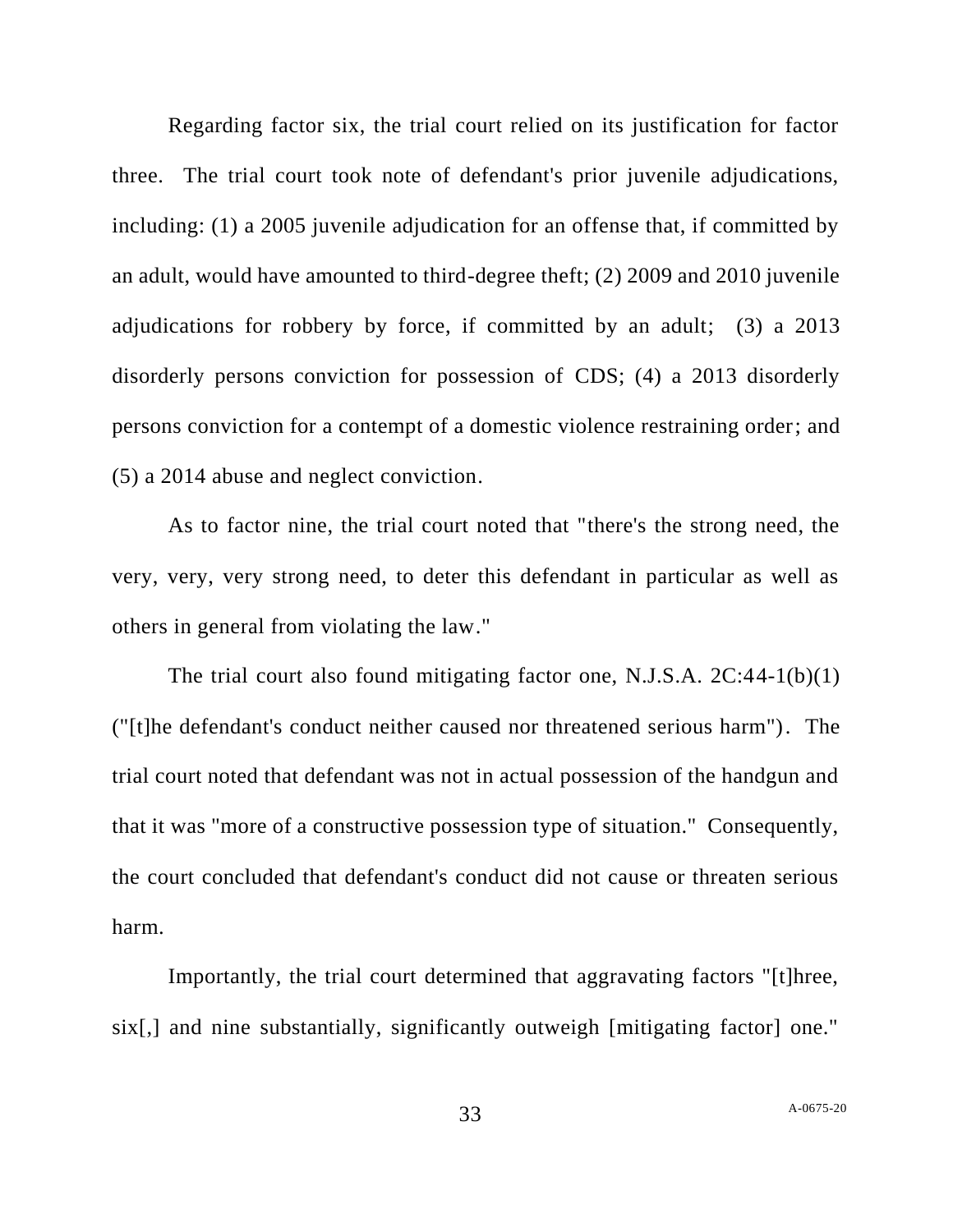The trial court also gave "great weight to the deterrence factor when coming to this conclusion."

We are satisfied that the trial judge properly identified and balanced the applicable aggravating and mitigating factors and provided an intelligible record for our review. Kruse, 105 N.J. at 360. Importantly, the trial court's finding that the aggravating factors significantly outweighed the sole mitigating factor adequately explained why the court imposed a sentence above the midpoint of the third-degree range of ordinary terms. See N.J.S.A. 2C:43-6(a)(3) ("In the case of a crime of the third degree, for a specific term of years which shall be fixed by the court and shall be between three years and five years."). Accordingly, we conclude that the decision to impose a prison term at the top of the third-degree range does not shock the judicial conscience.<sup>8</sup> See Roth, 95 N.J. at 364–65.

<sup>&</sup>lt;sup>8</sup> We add that had the court decided in its discretion to impose a shorter prison term within the third-degree range of ordinary terms, that decision would not reduce the mandatory minimum term of parole ineligibility required under N.J.S.A. 2C:43-6(c).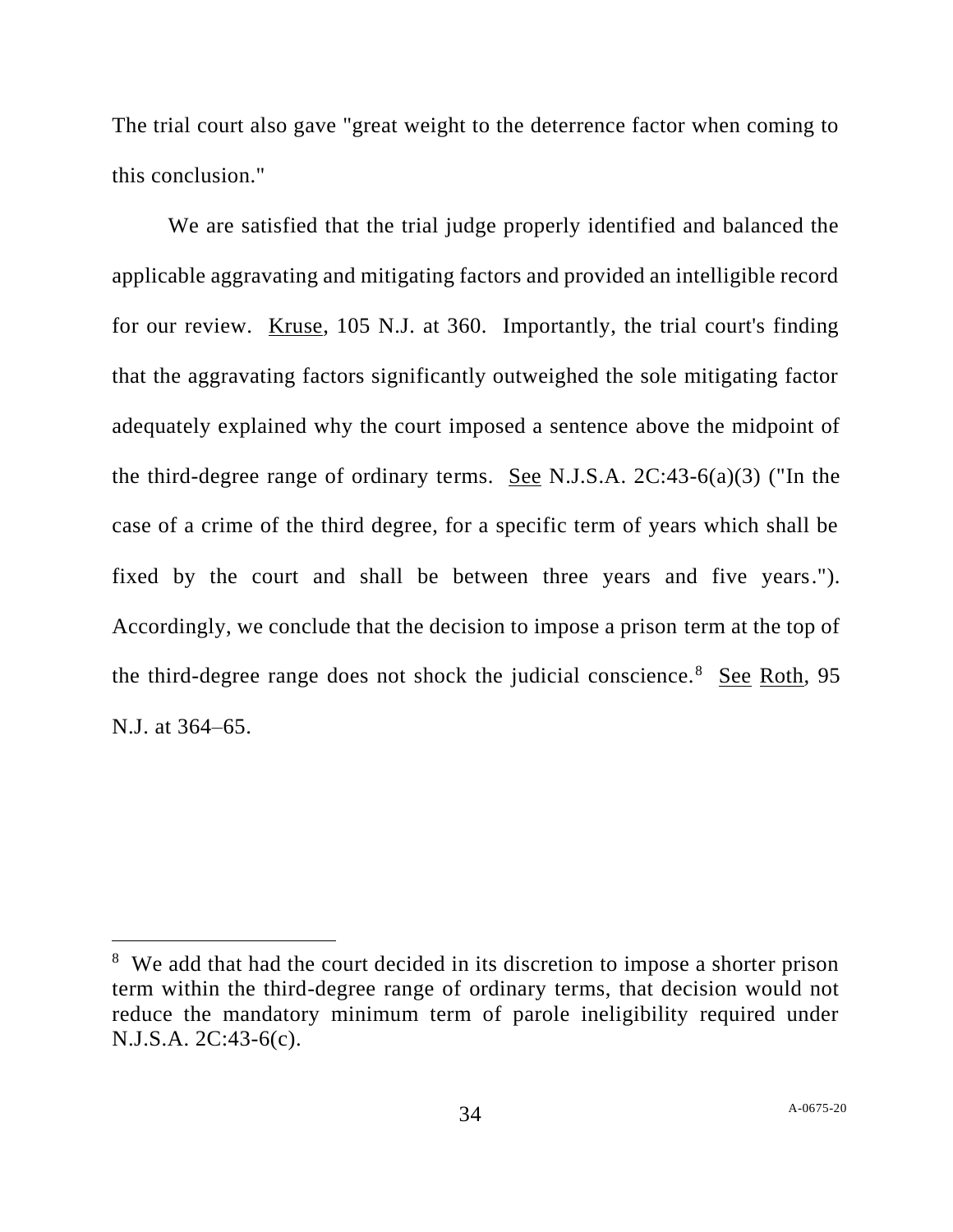Finally, defendant argues that he is entitled to be resentenced because the new youth mitigating factor, N.J.S.A.  $2C:44-1(b)(14)$ ,<sup>9</sup> is retroactive and he was twenty-five years old at the time of the offense. The question of whether the new mitigating factor applies retroactively is presently before the New Jersey Supreme Court in State v. Lane, Docket No. A-17-21. In that case, the question the Court will address is, "[d]oes mitigating factor fourteen, N.J.S.A. 2C:44- 1(b)(14), that the 'defendant was under 26 years of age at the time of the commission of the offense,' apply retroactively?" Id. The Court heard oral argument in February, 2022, and its decision is now pending.

At oral argument before us, defense counsel acknowledged that the issue defendant has raised has been preserved and that there is no reason for us in this case to render an opinion on the retroactive application of the new mitigating factor pending the Supreme Court's impending resolution of that issue.

To the extent we have not specifically addressed them, any additional contentions raised by defendant lack sufficient merit to warrant discussion in this opinion. R.  $2:11-3(e)(2)$ .

 $9$  The statute now provides, in pertinent part, "[i]n determining the appropriate sentence to be imposed on a person who has been convicted of an offense, the court may properly consider [as a mitigating circumstance that]. . . [t]he defendant was under 26 years of age at the time of the commission of the offense." N.J.S.A. 2C:44-1(b)(14).